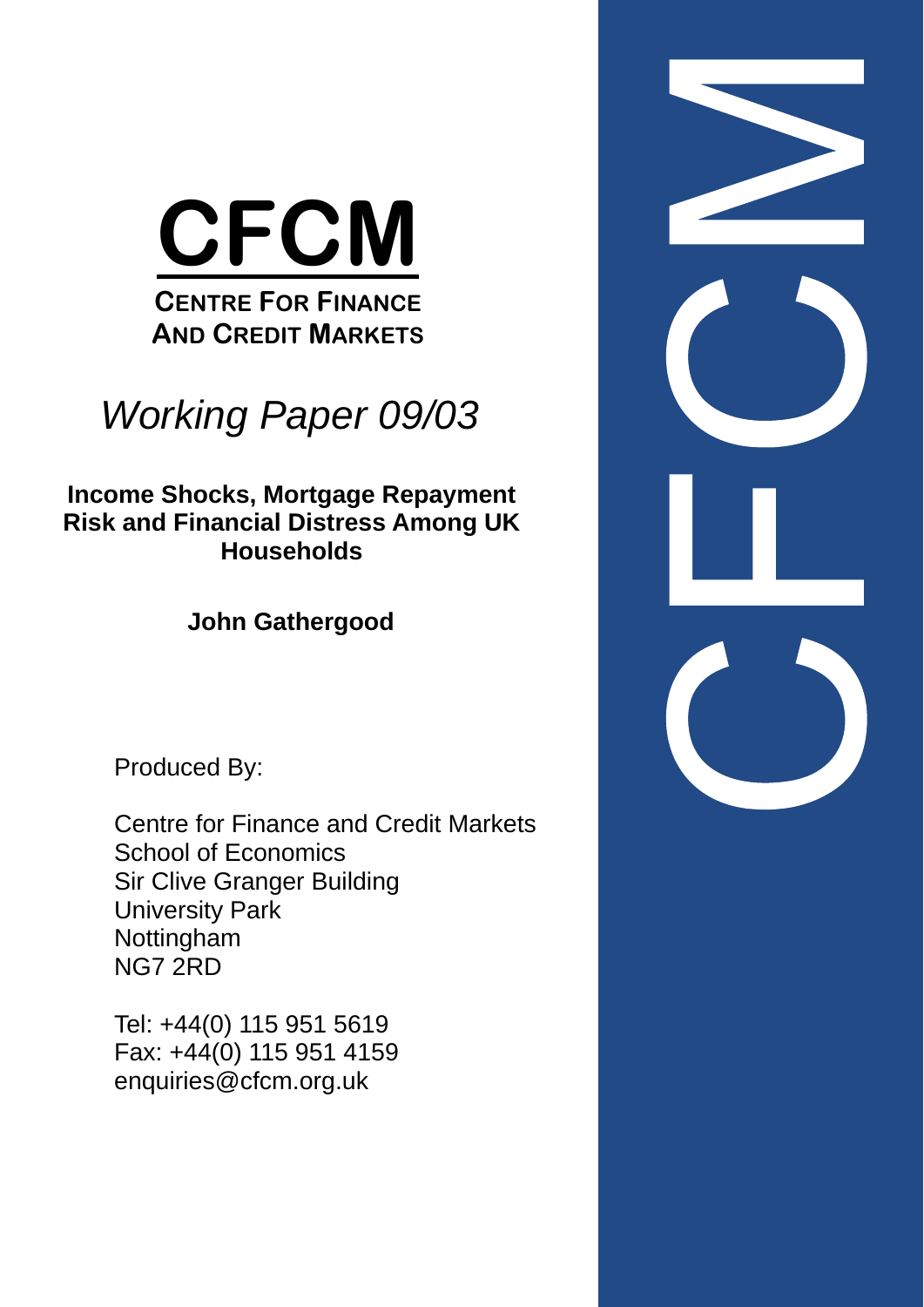# Income Shocks, Mortgage Repayment Risk and Financial Distress Among UK Households

John Gathergood\*

#### **Abstract**

This paper examines the prevalence of mortgage arrears in the U.K using the British Household Panel Survey (BHPS). The majority of reported problems occur in the first few years after purchase. Episodes of unemployment, long-term sickness or relationship breakdown all predict repayment difficulties, as well as measures of leverage and income gearing at the point of origination. Using proxy measures for unemployment risk, ill-health risk and separation risk at the time of purchase, constructed from a variety of instruments, repayment difficulties are shown to be strongly correlated with *ex ante* repayment risk. This result raises questions about the efficiency of the mortgage lending process and the possibility that a significant proportion of mortgage arrears and defaults could be prevented by improved screening of repayment risk at the time of application.

\* ESRC Postdoctoral Research Fellow, Centre for Finance and Credit Markets, School of Economics, University of Nottingham.

Correspondence: john.gathergood@nottingham.ac.uk. School of Economics, Sir Clive Granger Building, University Park, Nottingham. NG7 2RD. Tel: +44(0) 1158466447.

I should like to thank the Economic and Social Research Council for funding my postdoctoral award.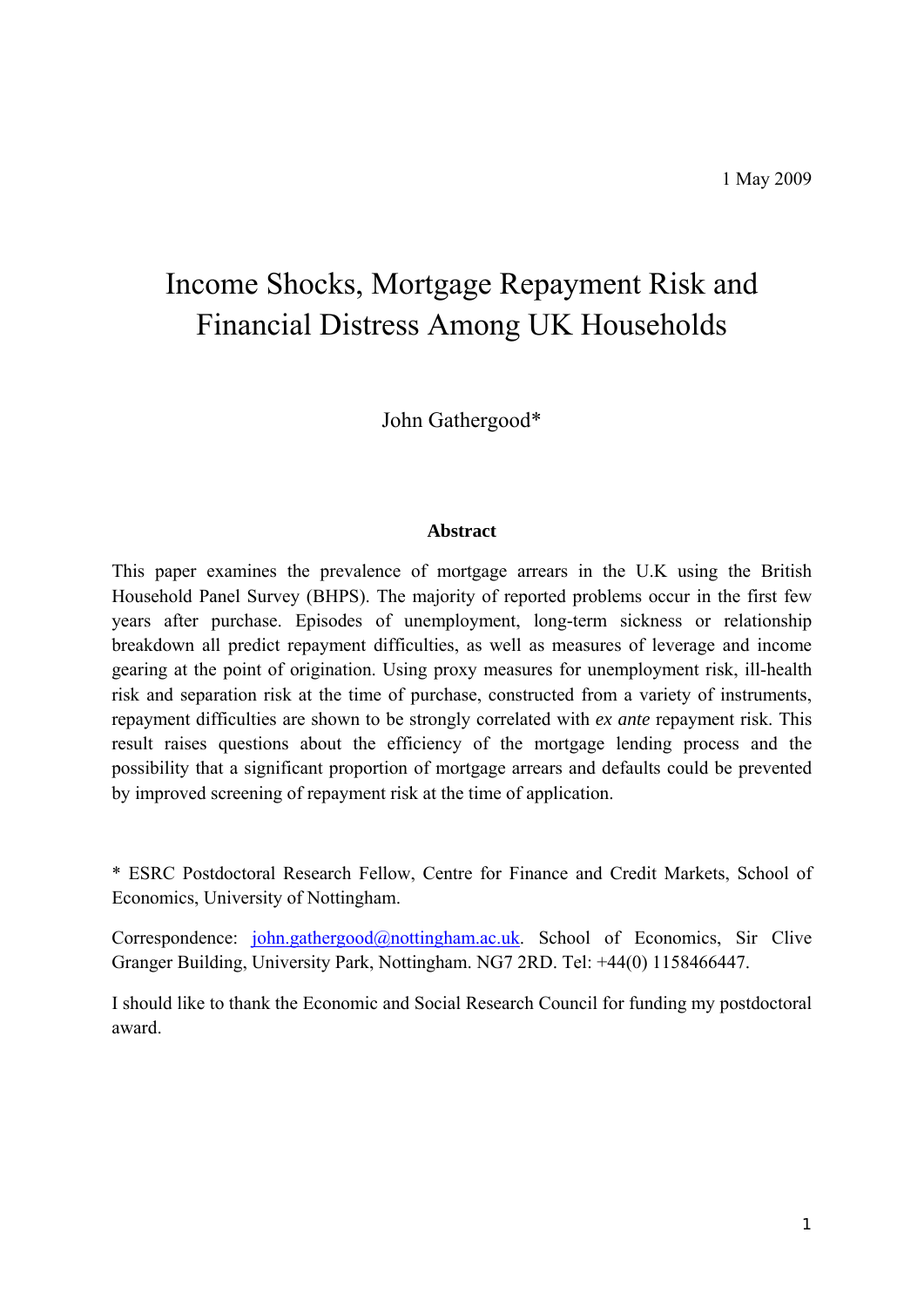#### **INCOME SHOCKS, MORTGAGE REPAYMENT RISK AND FINANCIAL DISTRESS AMONG UK HOUSEHOLDS**

#### **1. Introduction**

It is widely accepted that household mortgage defaults to have played a major role in the origins of the current recessions in both the U.K. and the U.S. However, the causes of household mortgage repayment difficulties in these nations are under-researched. Few studies have, until recently, examined the causes of mortgage arrears, default and foreclosure, especially caused by adverse 'shocks' to household finances or by predictable events and circumstances. Following the recent U.S. experience, howeverm a growing number of studies are emerging on the causes of mortgage defaults by U.S. households, including papers on the role of the structure of mortgage lending contracts in promoting foreclosures (White, 2008; Foote, 2008), the foreclosure-price fall spiral, (Calormis, 2008) and the option value of foreclosure to households (Bajari, 2008). A large theoretical literature addresses mortgage default from an option-value perspective (see Deng *et al*., 2000) Perhaps surprisingly, fewer studies focus on the causes of repayment difficulties at the individual level, such as the role of falling incomes due to unemployment, increased debt burdens on the mortgage holder due to relationship breakdown, or reduced capacity for work caused by ill health.

The absence of such studies for the U.S. has most likely arisen due to the lack of available data on such types of shocks to household income alongside data on household mortgage arrears and repayment difficulties. Individual-level, high frequency panel data on mortgage loan terms and performance is available from institutional sources, as in Bajari, 2008, but such sources lack information on socio-economic background and characteristics. Elsewhere household panel data is available in the Panel Study of Income Dynamics (PSID), including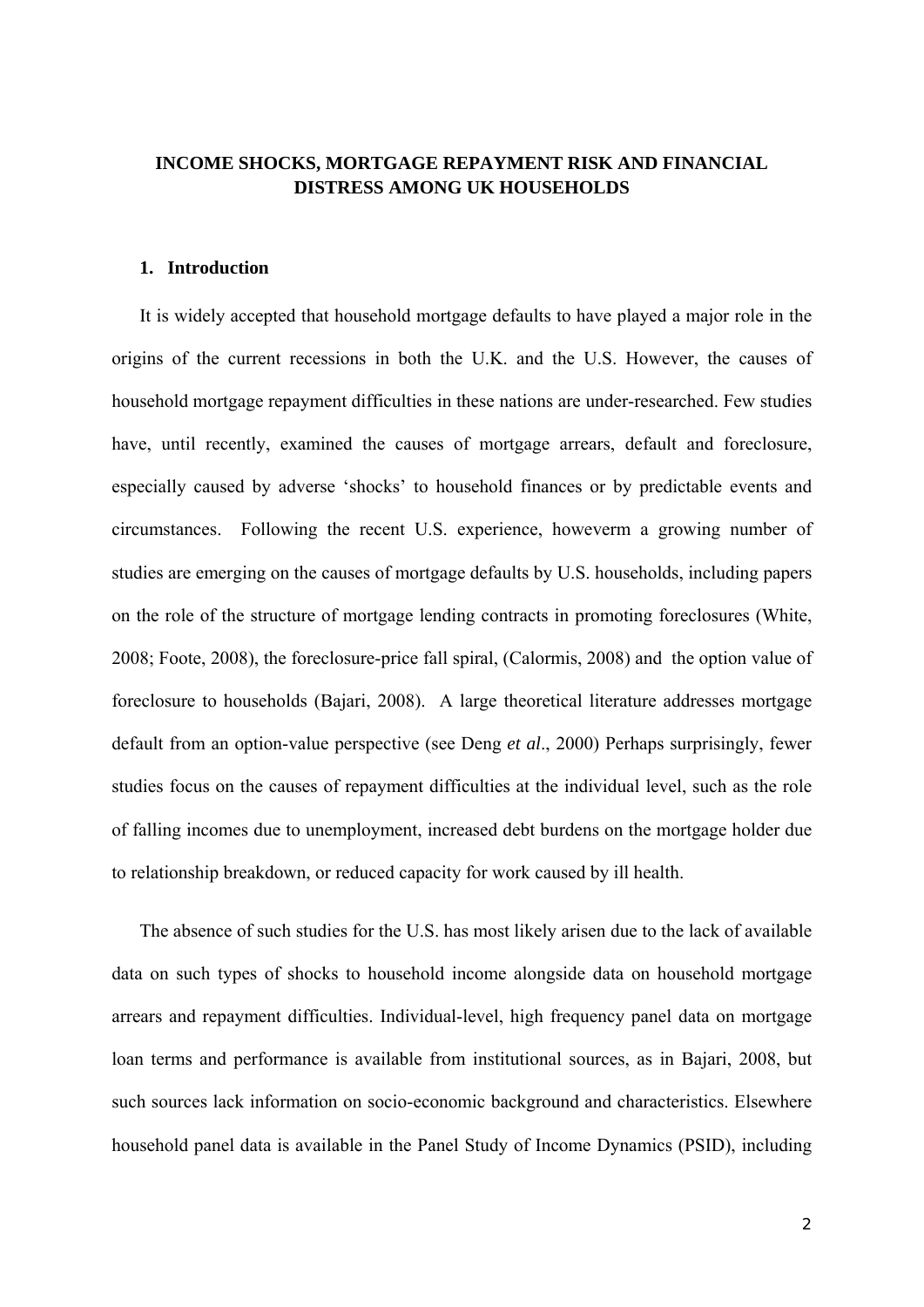household labour market participation, health status and finances, with some mortgage details, but not including data on repayment difficulties or mortgage arrears on a regular basis. Hence studies on mortgage repayment and default are limited to cross-sectional data, occasional surveys and institutional data with limited information on the forms of income household shocks which most likely cause default.

By contrast, rich U.K. panel data is available on household mortgage borrowing and repayment performance, plus socio-demographic characteristics, labour market participation, health status and repayment of non-mortgage credit. This allows an analysis of the relationship between various forms of *pre-purchase* income risk and *post-purchase* income changes on household mortgage repayment difficulties. Existing studies have examined the relationship between changes in household income arising from a variety of sources (such as job loss, breakdown of the household unit and ill-health) on mortgage arrears and repayment for the U.K. (Boheim and Taylor, 2000; May and Tudela, 2005; Bridges and Disney, 2004) and for a panel of E.U. nations (Duygan and Grant, forthcoming).

This paper offers two innovations to these existing studies. Firstly, it distinguishes between the types of 'shocks' which cause repayment difficulties. This is made possible by the range of information on socio-economic characteristics present in the BHPS. Secondly, the paper explores to what extent repayment difficulties are related to the underlying risk that households experience such a 'shock' at the point of purchase. Proxies for unemployment risk, ill health risk and relationship breakdown risk (at the point of purchase and based on a number of relevant instruments) are estimated and shown to be statistically and economically significant as predictors of mortgage repayment difficulties. These results raise pertinent questions about the extent of information asymmetries between borrowers and lenders and the efficiency of the mortgage lending process.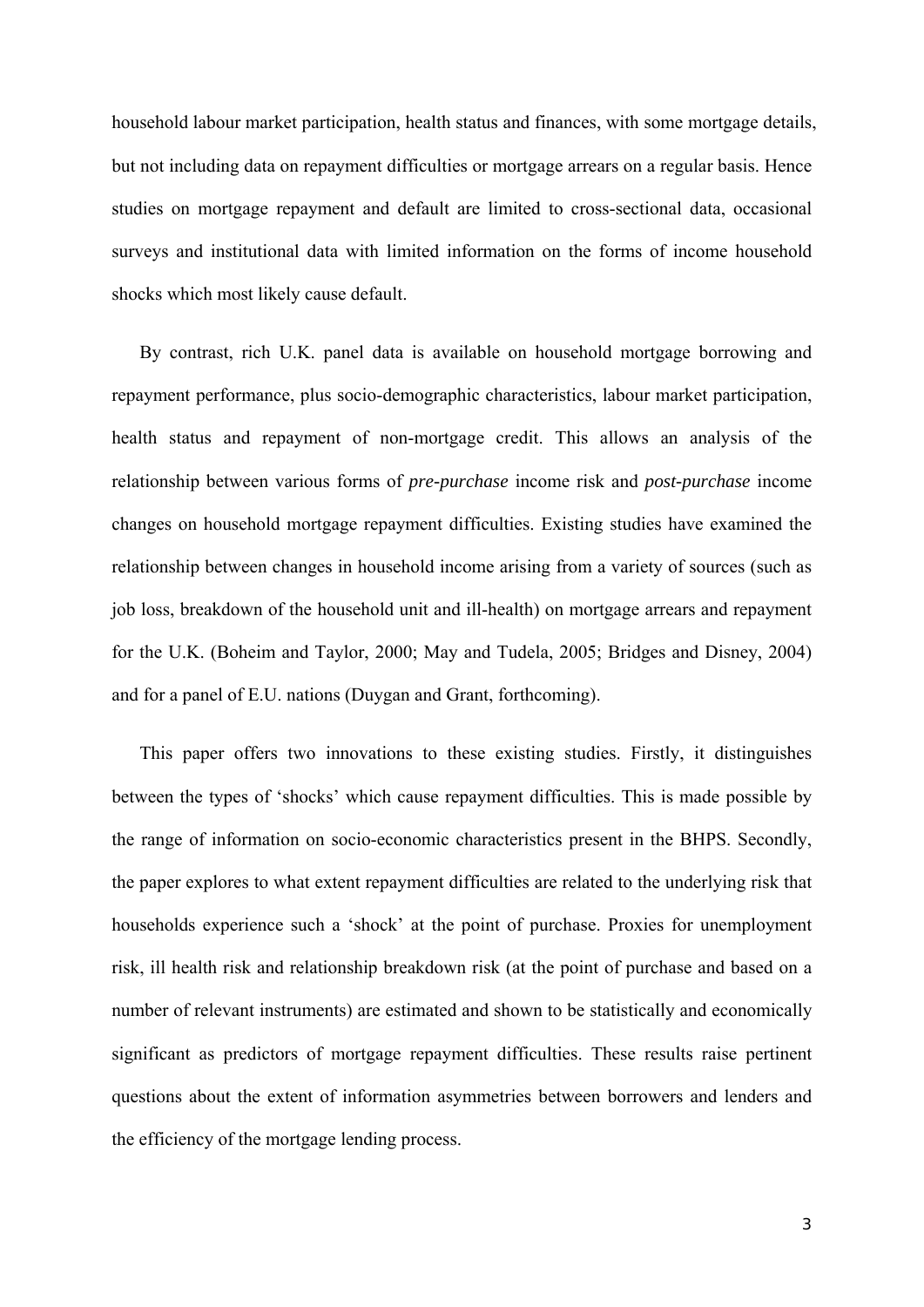The British Household Panel Survey (BHPS) used here, modelled on the PSID, contains a series of detailed questions on self-reported household difficulties in paying for housing, on the burden of housing payments on the household's budget and on the extent of arrears on mortgage payments. These questions are asked in every wave, together with questions on the respondent's financial expectations over the coming year and financial experience over the previous year. As an annual household survey, the BHPS does not contain data on mortgage repayment performance of the same frequency as that held by mortgage lenders, but the combination of mortgage payment questions together with a broader set of economic covariates make this data suitable for a study on the causes of household repayment difficulties.

The policy-relevance of research on the causes of mortgage repayment difficulties has rarely been more apparent. Difficulty meeting mortgage payments is one of the most significant causes of financial distress to households. Mortgage borrowing typically represent the largest debts owed by the households, are secured upon the most valuable durable good and single investment asset owned by the household and are the dominant debt service cost met by household income (on the magnitude of housing assets and debt in U.S. and U.K. household balance sheets see Banks *et al.*, 2003). The welfare consequences of mortgage repayment difficulties, arrears and repossessions are potentially far reaching and long-lasting. As well as the prospect of eviction for households subject to repossession orders, households in arrears face growing debt-service costs in the short-term and suffer worsened credit ratings which induce supply constraints from lenders, making the return to home-ownership and access to all types of credit instrument more costly in the medium-term. Indeed, homeowning households are more likely to achieve greater financial net worth in the long-term and benefit from greater opportunities for equity withdrawal which improve welfare in retirement (Sinai and Souleles (2007). Long-term home ownership has been shown to result in a range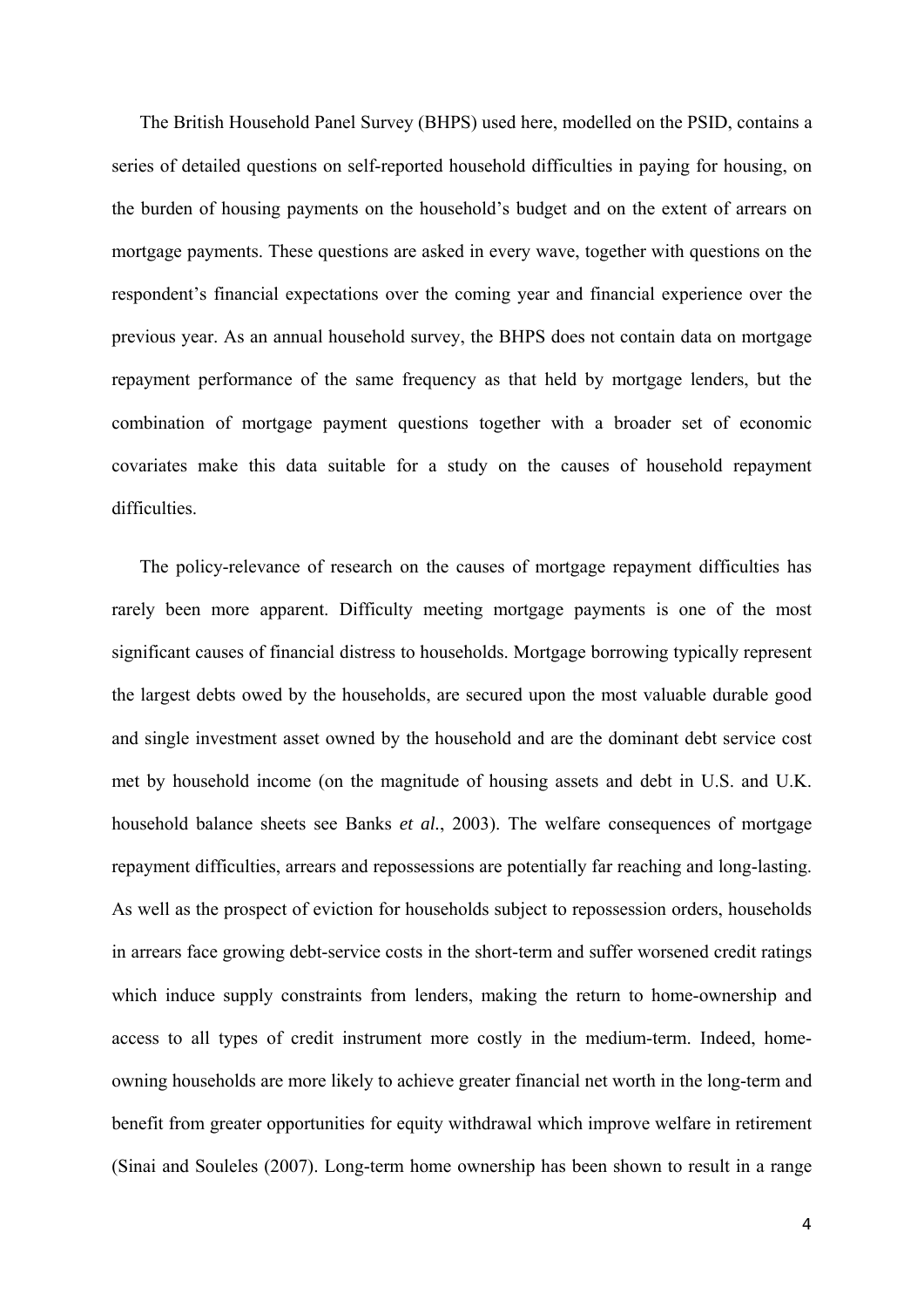of socio-economic benefits to the household, including increased physical and mental wellbeing (Rossi and Weber, 1996) improved outcomes for children in the home-owning family unit (Green and White, 1997) and residence in neighbourhoods with greater social capital (Di Pasquale and Glasear, 1999). Hence mortgage repayment difficulties raise the prospect of serious decrements to long-term household welfare and heightened current financial stress.

Mortgage arrears and repossessions can also present sizeable financial losses to lenders. During periods of real house price increases, the financial losses of household nonrepayment and subsequent repossession for the lender can be minimised, or even result in net gains to the lender. However, the majority of repossessions occur in periods of house price falls, which further encourage repossessions (Foote, 2008) and so present potentially sizeable losses to lenders and investors as the value of repossessed collateral diminishes and housing market supply is extended by repossession sales in an already falling market. Large losses experienced by lenders in the U.S. sub-prime mortgage market in mid-2006 have been widely cited by the news media and academic literature as the predominant cause of the banking crisis of 2008 and subsequent global economic downturn and localised recessions which have followed (Jaffee,) Much of the growth in the U.S. housing market and the majority of foreclosures on U.S. mortgage loans can be attributed to the rise and fall of the sub-prime mortgage market in areas of the U.S. (Mian and Sufi, 2008).

Despite the U.K. housing market having received less attention than the U.S. housing market in media coverage of the current recessions in both markets, concurrent with the rapid decline in the U.S. housing market and increase in foreclosure rates since early 2005, the U.K. has witnessed increasing rate of repossession orders and reported repayment difficulties on mortgage loans. Figure 1 illustrates the U.K. aggregate time series for repossession orders and substantial arrears (6-12 months) over the past 20 years. Figures for repossession orders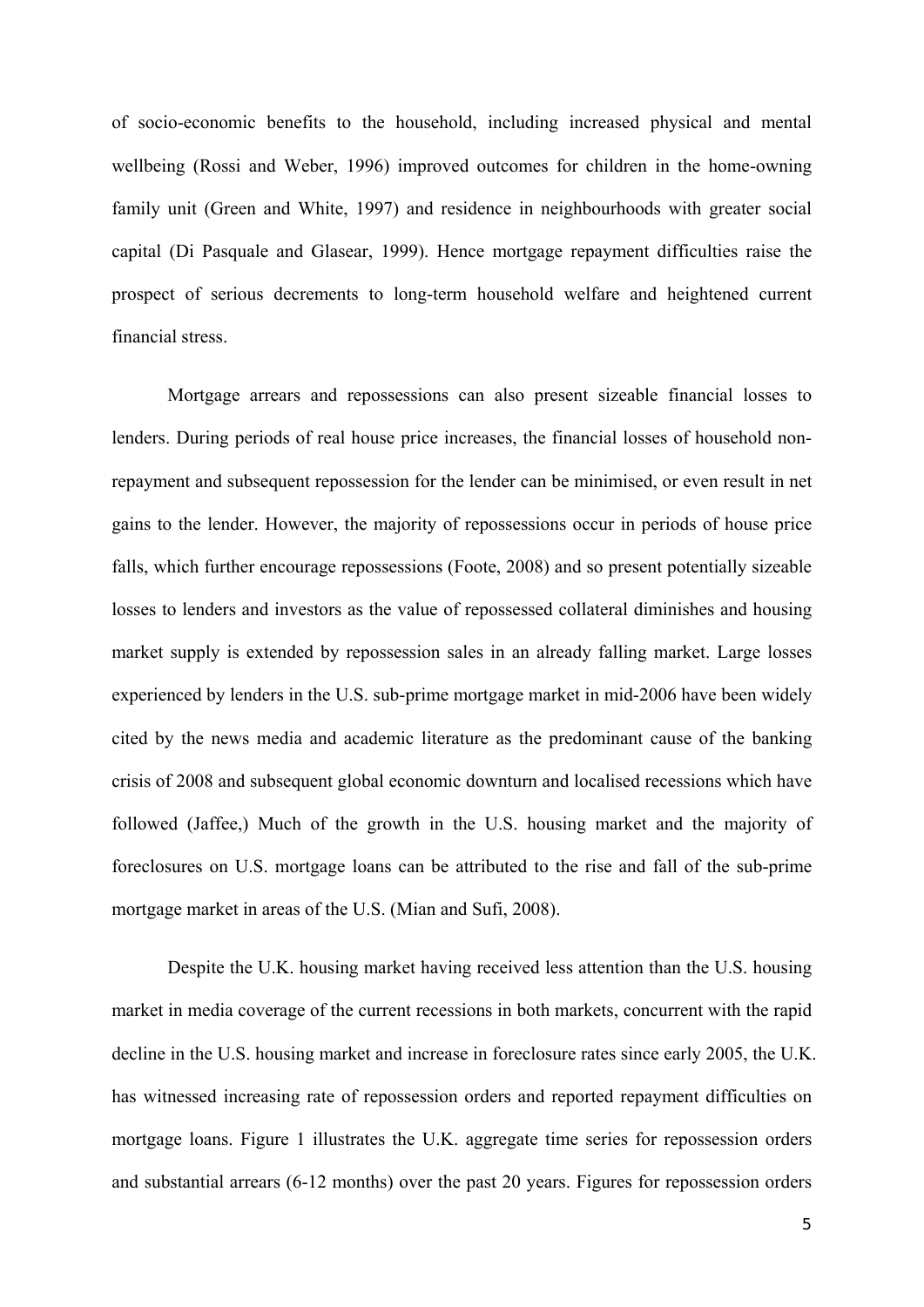are provided by the Ministry of Justice and represent orders brought against home owners approved by magistrates in England and Wales only. Figures for mortgage arrears are provided by the Council of Mortgage Lenders and refer to  $1<sup>st</sup>$  charge mortgages originated in the U.K. only. As the figure illustrates, repossession orders rose sharply in the early 1990s during the period of recession and housing market collapse in the U.K., trebling in number between 1989 and 1991 alongside a similar magnitude of increase in recorded mortgage arrears. Both measures decline gradually through the 1990s (repossession orders are issued against a property only once, whereas household perpetually exhibiting mortgage arrears will be recorded multiple times in the mortgage arrears series) before repossessions figures turn sharply again in late 2004 near the peak of the U.K. house price boom ahead of the current housing market decline.

The response of U.K. government policy to rising arrears and repossessions by providing direct subsidies to households experiencing difficulties meeting mortgage payments has also mirrored that in the U.S. U.S. policy interventions in the mortgage market under the Housing and Economic Recovery Act 2008 have sought to reduce foreclosure rates by offering new home loans to up to 400,000 U.S. households struggling to meeting the rising debt-service costs associated with reaching interest rate reset points. Under the scheme eligible existing mortgage holders can refinance onto a 30-year fixed rate mortgage at up to 90% of the market value of the home (see White, 2008). In the U.K. government support is available to subsidise mortgage interest payments of unemployment households via Income Support for Mortgage Interest (with approximately 200,000 current claimants) and to allow households who suffer substantial falls in income to defer mortgage payments for up to two years (the Homeowner Mortgage Support Scheme). Both policies offer temporary relief and are based on the presumption that households have experienced temporary shocks to income or creditworthiness.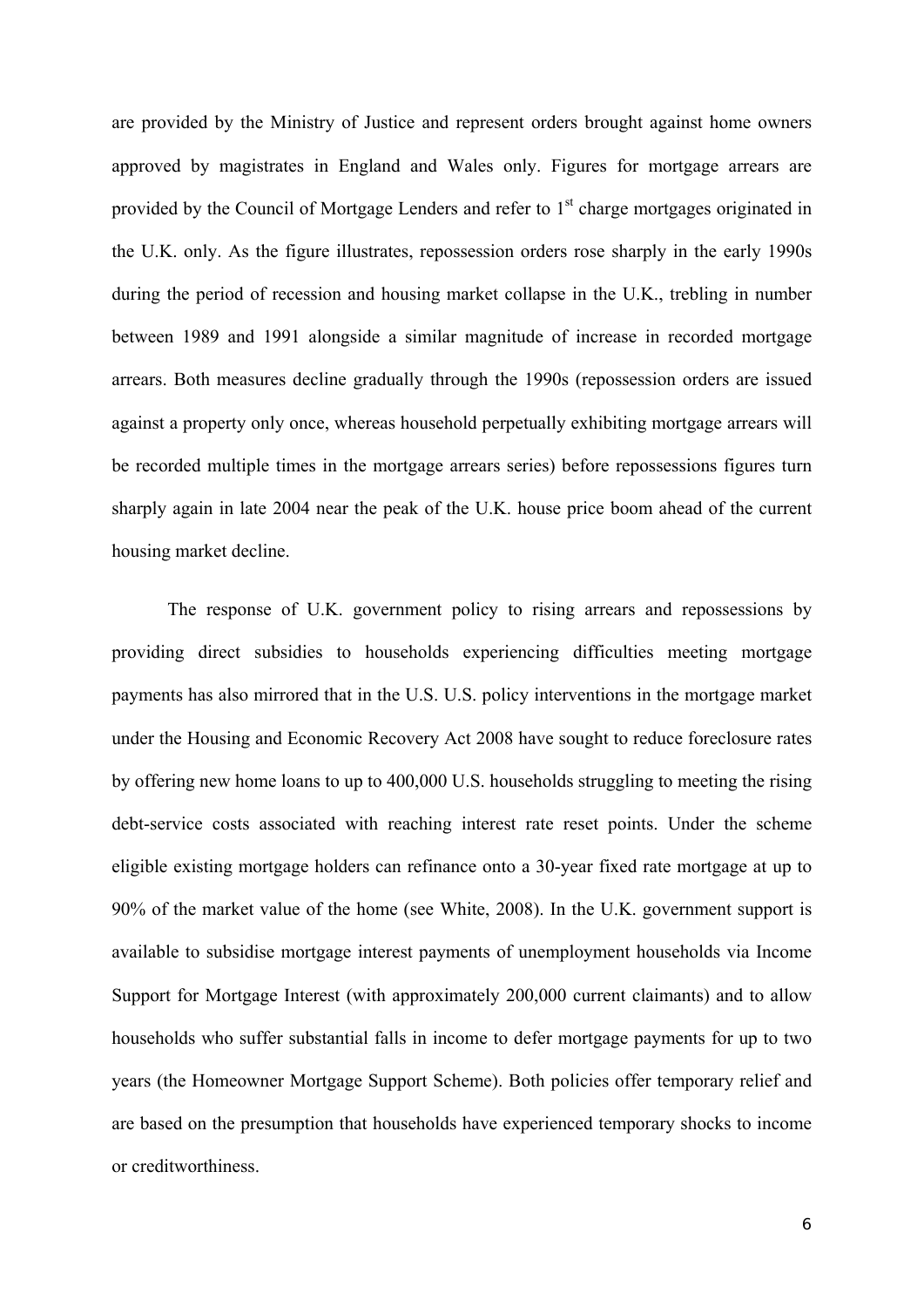The paper proceeds as follows. Section 2 summarises the existing empirical literature on household debt repayment difficulties, arrears and distress. Section 3 outlines the basic econometric procedure for modelling financial distress and the instrumental variable approach adopted in this paper towards estimating *ex ante* repayment risk. Section 3 presents results, first for the income 'shocks' which appear to drive repayment difficulties and then for the relationship between repayment difficulties and measures of *ex ante* repayment risk. Section 4 concludes the paper.

#### **2. Existing literature and empirical strategy.**

Studies in the existing literature explore the types of events, at the micro and macro level, combined with the institutional factors, which lead to households falling into arrears or reporting difficulties making mortgage repayments. Studies based on aggregate time series data emphasise the relevance of debt-to-income ratios, income gearing, interest rate movements and unemployment to mortgage arrears (Brookes et al, 1994; Figuiera, 2005). Institutional factors appear to play a role in explaining the wide cross-county pattern in mortgage arrears across European nations. Duygan and Grant (2006) calculate from the European Household Community Panel (ECHP) 1995-2001 that the proportion of households in arrears on at least one credit item ranges from less than 1% in Germany to 26% in Greece, arguing that this variation is in part attributable to variation in creditor rights across nations. They also find that shocks to household finances, such as unemployment, are more closely related to failure to repay loans in nations where information sharing is more limited. The scope for recourse available to creditors and extent of information sharing on financial shocks go some way to explaining variation in debt arrears across nations.

While the cross-county pattern in debt and arrears may be explained by institutional differences, and macroeconomic changes impact upon reported household financial distress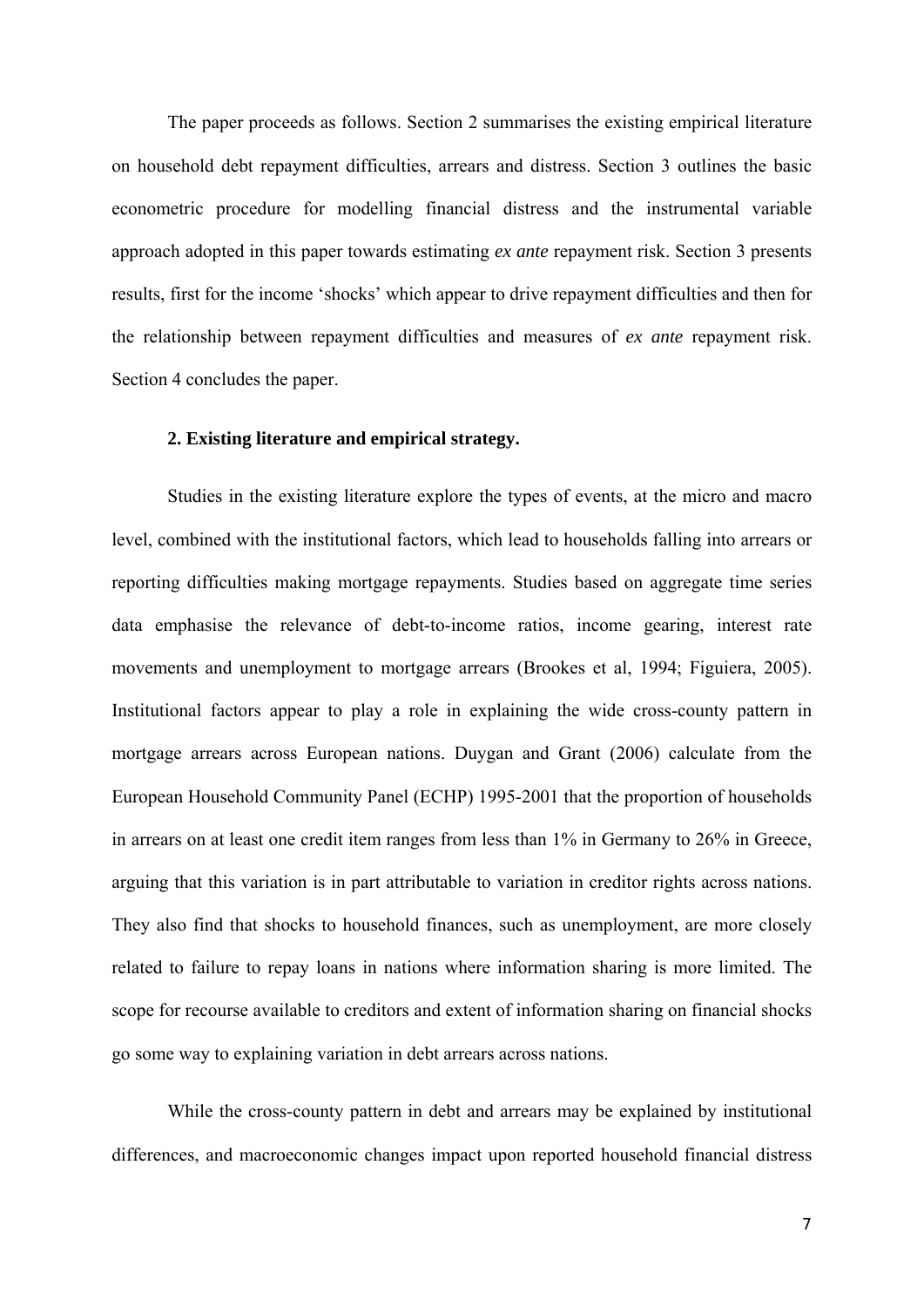at the microeconomic level, recent studies also incorporate the importance of householdspecific adverse 'shocks' on debt repayment difficulties. Individual-level data allows the impact of macroeconomic changes across households to be quantified more precisely, such as observing individual unemployment events and the impact of interest rate changes on the debt servicing costs of particular households. The vulnerability of households to events arising at the macroeconomic scale, such as interest rate movements and structural unemployment, is in part determined by the household's debt servicing cost and mortgage position. Adverse macroeconomic events bear more heavily on households with greater debt exposure and less scope for reducing debt service costs, variation which is not captured in aggregate measures of total indebtedness of income gearing. Hence utilising microeconomic data allows for a more accurate evaluation of the impact of both 'macroeconomic' and microlevel shocks on household debt and arrears.

Two recent studies for the U.K. examine the causes of household debt and arrears utilising household surveys which include questions on repayment difficulties, value and time in arrears on debt obligations and self-reported measures of financial distress – questions typically not asked in large-scale U.S. household surveys. Firstly, Bridges and Disney (2005) examine repayment difficulties on a range of secured and unsecured credit instruments among a two-wave panel of low-income households in the U.K. They find a range of socioeconomic characteristics are associated with cross-sectional variation in repayment difficulties and arrears, such as renter/tenant housing tenure, age, labour market status, household size, education and health. Similar findings are presented in a number of studies utilising cross-sectional data by Burrows (refs in Boheim here). Also, utilising the short-panel, the authors note a low observed year-on-year persistence in self-reported arrears, with only 30% of households who reported debt problems in the first wave also reporting debt problems in the second wave. Despite the low persistence of arrears and repayment difficulties,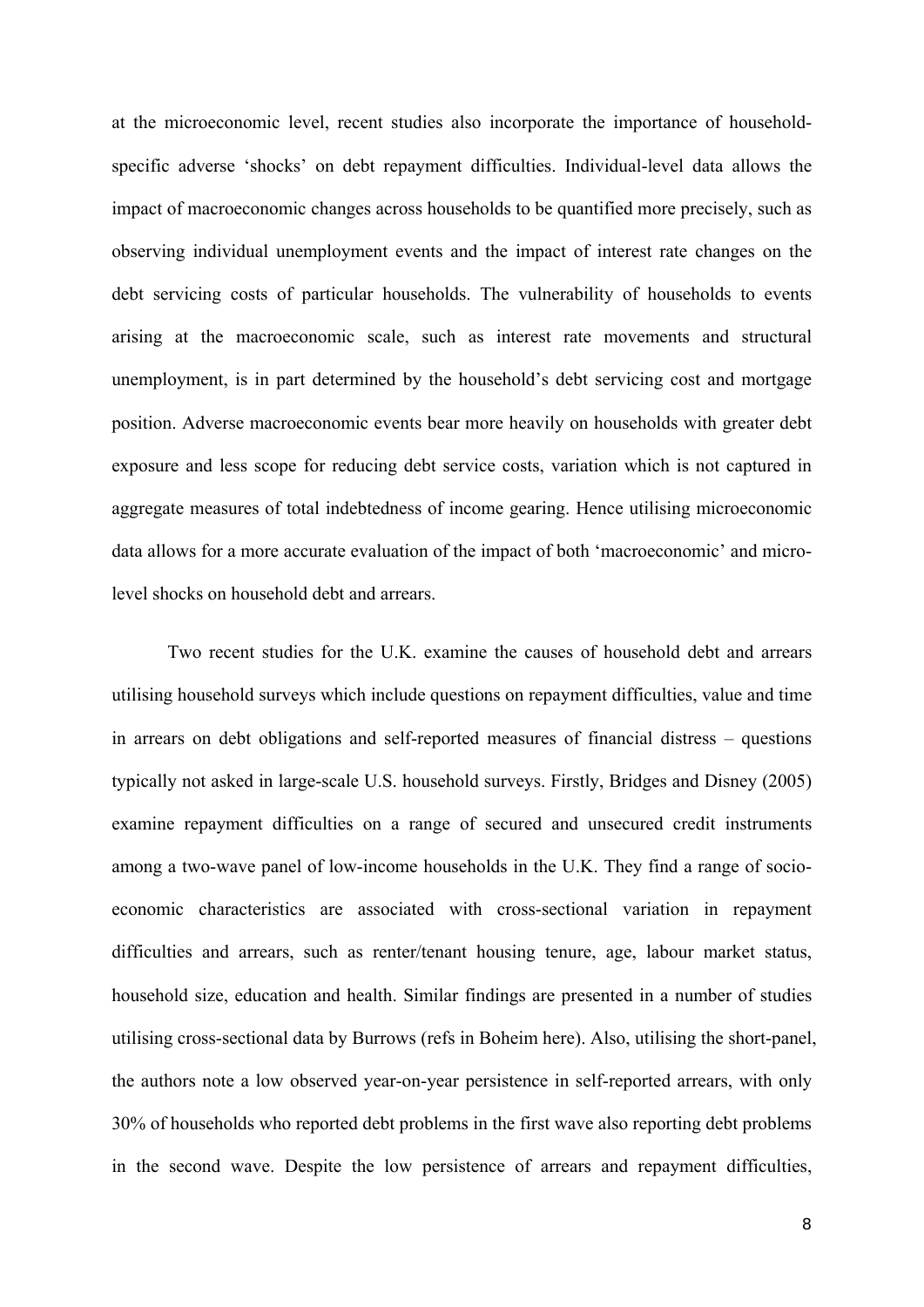elsewhere the authors find that where arrears appear persistent, they are more commonly related to persistent self-reported psychological distress (Bridges and Disney, 2006), a finding supported by Brown et al (2005).

Secondly, and as a background to this study, Boheim and Taylor (2000) examine housing payment difficulties and evictions among mortgage-holding homeowners, private tenants and social tenants utilising the panel component of the BHPS between 1991 and 1997. Their results corroborate with the findings from cross-section studies that a number of underlying factors are significantly related to the likelihood of a household reporting arrears on housing payments and, ultimately, on the likelihood of eviction. They also show that unexpected changes in financial circumstance increase the likelihood of self-reported repayment difficulties. In each wave, the BHPS questions respondents on how they expect their financial situation to evolve over the coming year – whether it will improve, worsen or stay about the same. A similar question is asked in retrospect about the financial experience of the household over the previous year. Using these questions in combination, their analysis shows that, conditional on household characteristics including income, employment status and household size, a worse-than-expected financial experience over the previous year increases the likelihood of self-reported repayment difficulties. However, the authors do not explore the types of 'shocks' which might cause these changes or the predictability of such events. These topics are the focus of this paper.

Understanding the types of events which might constitute such unanticipated financial disappointments which bear on the household's ability to meet mortgage payments, and to what extent they can indeed be interpreted as 'shocks' is the objective of this study. A variety of factors which decrement household income or increase household debt service costs can potentially in isolation, or combination, cause repayment difficulties. Most obviously, reductions in household income caused by a period of unemployment, or reduced capacity for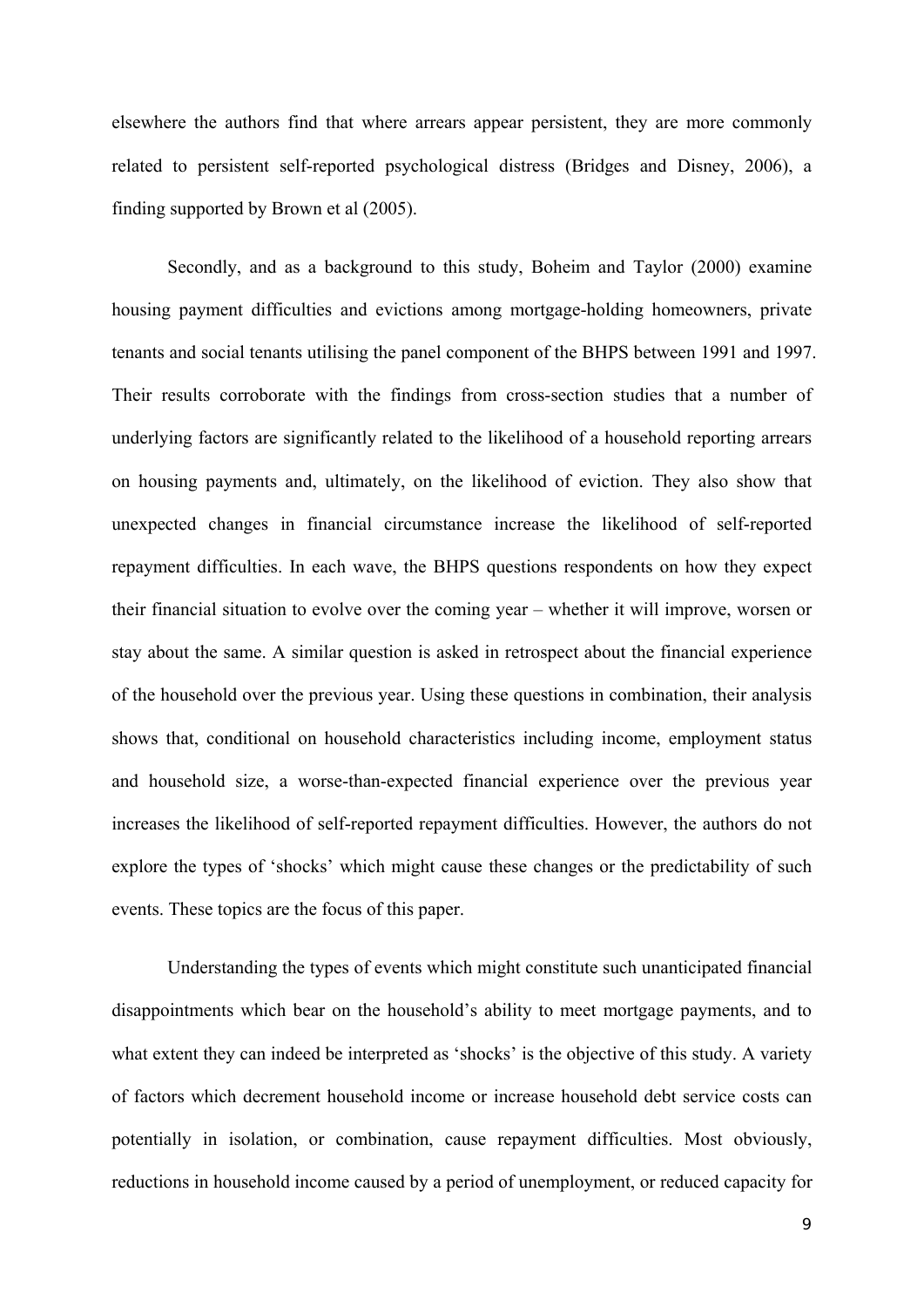work arising from ill-health increase the debt burden upon a household. Alternatively, the breakdown of the household unit through divorce or relationship breakdown may increase the debt burden on a particular member of the household, most likely the member in who is a liable for mortgage repayments. Changes in household expenditure needs arising from, for example, the addition of children to the household might also cause repayment difficulties. Increases in mortgage payments due to rising mortgage interest rates of the failure on the part of the household to refinance their existing mortgage at the interest rate reset point may also cause repayment difficulties. It is relatively straightforward to observe such changes in household circumstances which we might think cause repayment difficulties in household panel data.

A more complex issue is whether such changes can be considered 'shocks', specifically, whether such changes were unpredictable at the point at which the mortgage contract was agreed. As described in the next section, the majority of reported mortgage payment difficulties on the part of households occur within the first few years of a contract, and increase in likelihood with the most of the recorded adverse events described above. At any point in time, including the time of taking out a mortgage, households vary in the likelihood of experiencing an adverse shock, such as unemployment or relationship breakdown. However, a household's 'repayment risk' evaluated at the time of origination, either as income risk or the risk of an adverse event, is normally unobserved. Lending decisions are based on observed credit ratings, which are a backward-looking measure of prior loan performance. Forward-looking measures of income risk are typically not employed due to lack of information. Indeed, even in-depth household surveys typically do not question respondents in detail about the likelihood of unemployment, marital dissolution or ill-health, (the BHPS does include a question on unemployment expectations but this is only asked in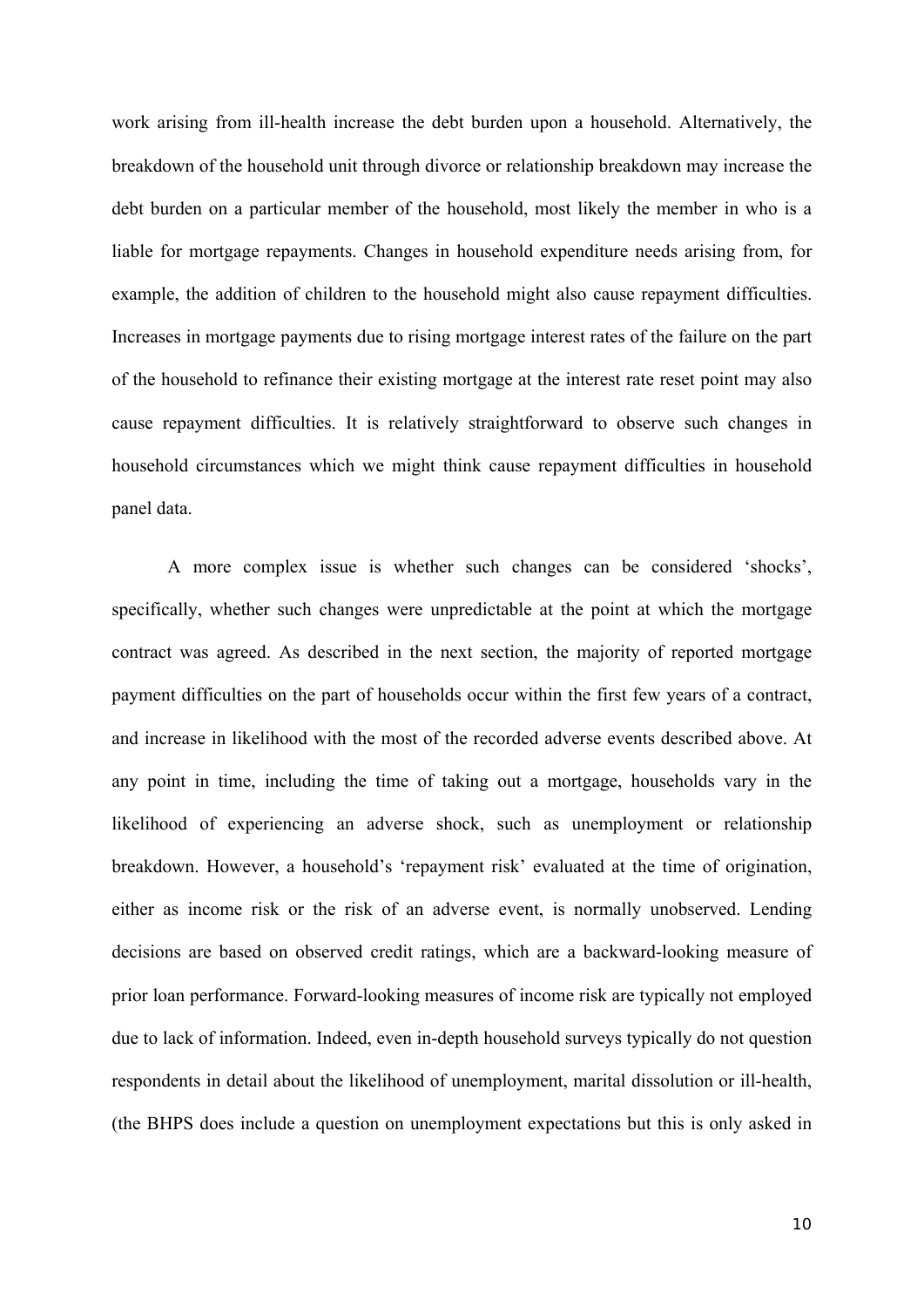waves six and seven). Hence we cannot directly observe even a self-reported measure of repayment risk.

The search for appropriate instruments for 'repayment risk' in its many potential forms thus poses the challenge of finding observable characteristics associated with an underlying risk of income loss, job loss, relationship breakdown and so on. Here is it possible to borrow an approach taken in the literature which seeks to evaluate income risk for the purposes of estimating levels of precautionary wealth. Studies on precautionary saving have typically used the variability of household income (Carroll and Samwick, 1998), variability of expenditures, (Dynan, 1993) or, in one case, a direct question on unemployment risk (Benito, 2005). A further approach adopted by Carroll (1999), utilised here, is to instrument uncertainty in income using variables such as occupation, industry of employment and region of residence. Such variables most likely impact upon unemployment risk, and the relationship between these characteristics and unemployment can be estimated using a sample including households who experience an unemployment event. Based on an estimated empirical model, unemployment risk can be imputed for households who have not experienced such an event based on the observed characteristics.

Of course, proper econometric identification requires that an instrument for income uncertainty can be found which is related to the outcome of interest (in the case of the precautionary savings literature, savings of wealth; in this case, mortgage repayment difficulty) solely through the instrument's correlation with uncertainty. Such an instrument can then be legitimately omitted from a second-stage regression (Carroll, 1999). The approach of this study, therefore, is to use variables correlated with income uncertainty, marital breakdown uncertainty and ill-health uncertainty which are observable for all households prior to the mortgage contract being originated and on which basis measures of e*x ante* repayment risk can be imputed using an empirical model estimated on the sample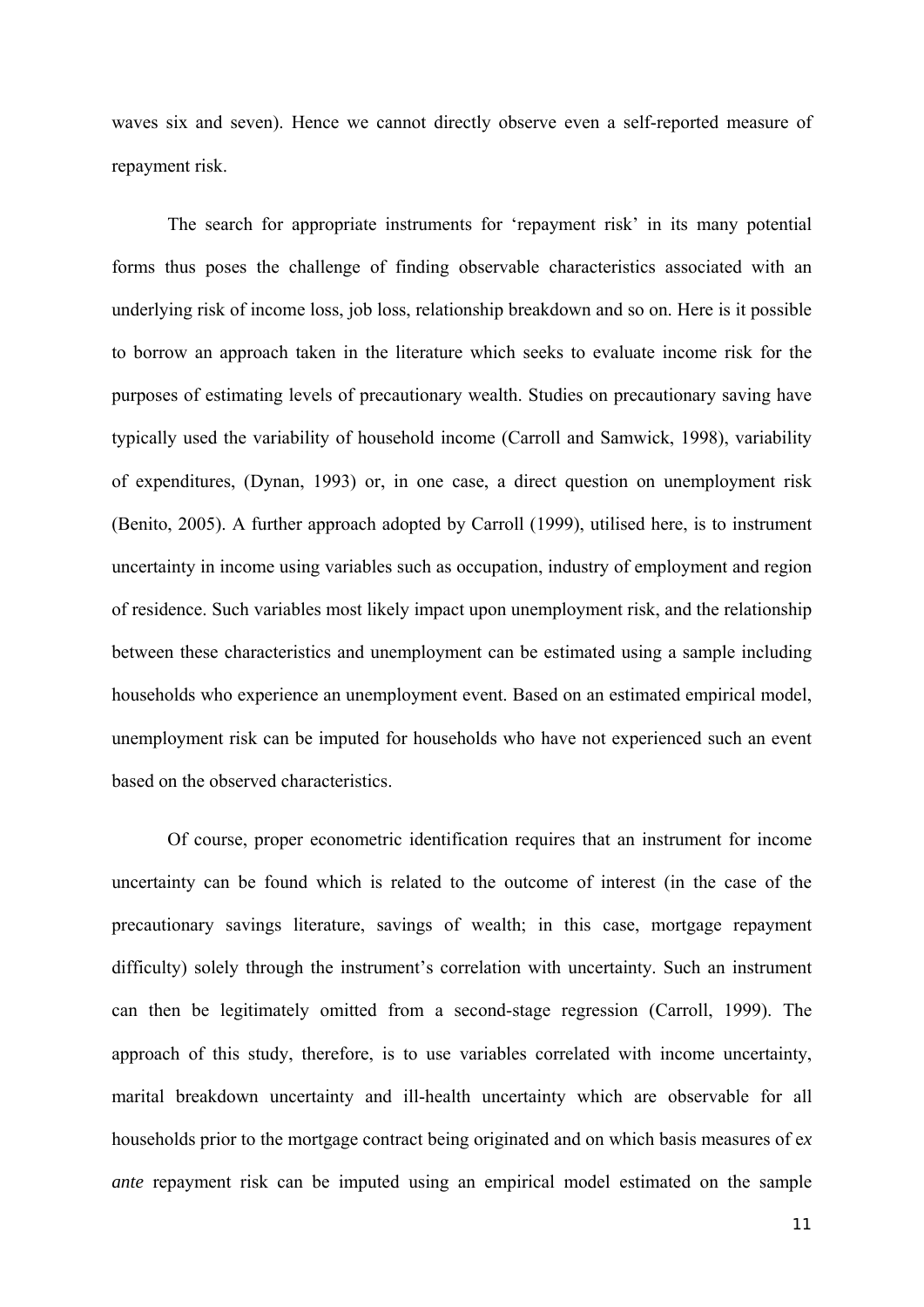including households which experience unemployment, relationship breakdown and ill-health. A variety of instruments are utilised and overidentification is tested for.

It could be argued that mortgage lending and borrowing decisions are endogenous to household repayment risk in these various forms. If lenders can evaluate the repayment risk of their potential customers, we might expect that riskier borrowers will be denied credit or limited in their borrowing. Hence we might think that households with higher repayment risk will either be more cautious in their mortgage borrowing or less likely to obtain mortgage finance from a lender. Indeed, if *ex ante* repayment risk were perfectly observed by lenders we might expect that mortgage lending decisions optimally price such risk and no *ex post* correlation with non-repayment would exist. Therefore part of the interest of this study is to estimate whether, for households who have been granted mortgage contracts, such *ex ante* measures, conditional on contracting, do predict subsequent repayment problems. The extent to which they do can be considered an indication of whether observed adverse 'shocks' to households occurring after purchase are best considered as shocks or rather reflect imperfect functioning of the mortgage lending process.

#### **3. Data Description and Summary Statistics**

This section describes and summarises the UK household data set used in the analysis. The British Household Panel Survey (BHPS) used here is an annual panel survey of approximately 10,000 adults in around 5,000 households that has been running since 1991. Aside from standard questions concerning household demographics, health and economic status, the BHPS in every wave collects information on secured debt, on housing status and self-assessed house value. The survey obtains detailed information on mortgaging and remortgaging, as well as year-on-year self-reported house values. The mortgage data contains data on type of mortgage, original mortgage value, the regular value of mortgage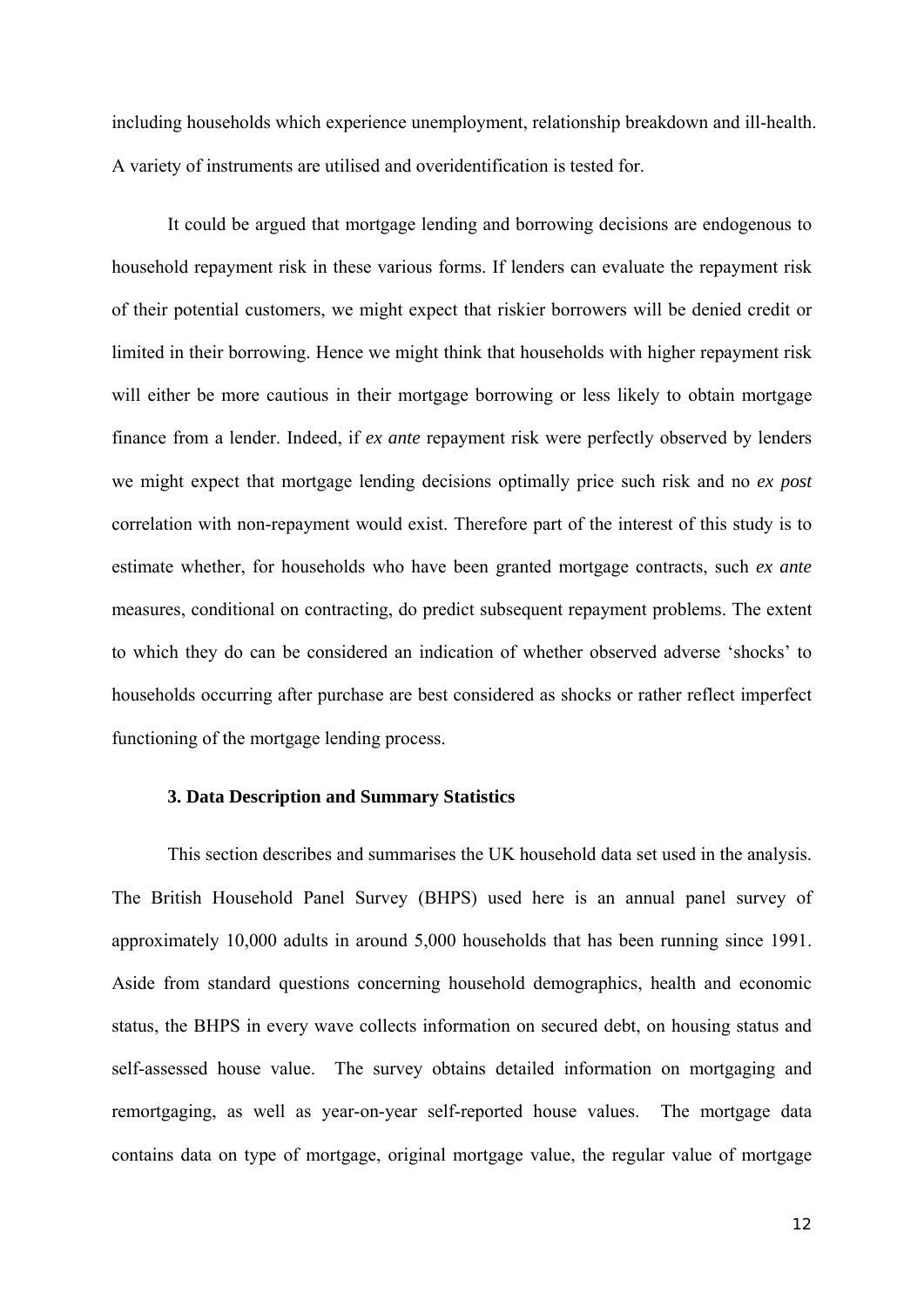payments, and the current estimated value of the mortgage. In addition, the BHPS asks respondents in each wave about difficulties meeting mortgage repayments. An initial nonspecific question is asked about problems paying for housing: *'Many people these days are finding it difficult to keep up with their housing payments. In the last twelve months would you say you have had any difficulties paying for your accommodation?'* If respondents say yes to this question, they are then asked whether in order to meet housing payments they had to i) borrow or ii) make cutbacks and whether over the course of the previous year they had at any point been at least two months behind with a rental or mortgage payments. Figure 1 plots the proportion of BHPS mortgage-holding households who responded positively to the initial non-specific question on problems paying for housing between 1991 (the first year of the BHPS) and 2007. This statistic closely follows the aggregate series for the proportion of households with mortgages 6-12 months outstanding obtained from Council of Mortgage Lenders (CML) data.

The interest of this study is limited to mortgage-holding households only; hence renters are omitted from the sample from the outset. Among mortgage holders, the majority of reported instances of payment problems for households in the BHPS occur within the first few years after purchase. 70% of positive responses to the housing payment problem question are from households in their first five years of a mortgage contract, and 90% from households within the first 8 years. Given that the majority of problems occur in the early years of a contract, and that the focus of the study is on the relationship between *ex ante* repayment risk and subsequent repayment difficulties, the sample is limited to a panel of mortgage-financed house purchases observed over a seven year period, from the year before purchase, the year of purchase and five subsequent years. This sample captures 83% of the total observations of problems paying for housing among mortgage holding homeowners in the BHPS.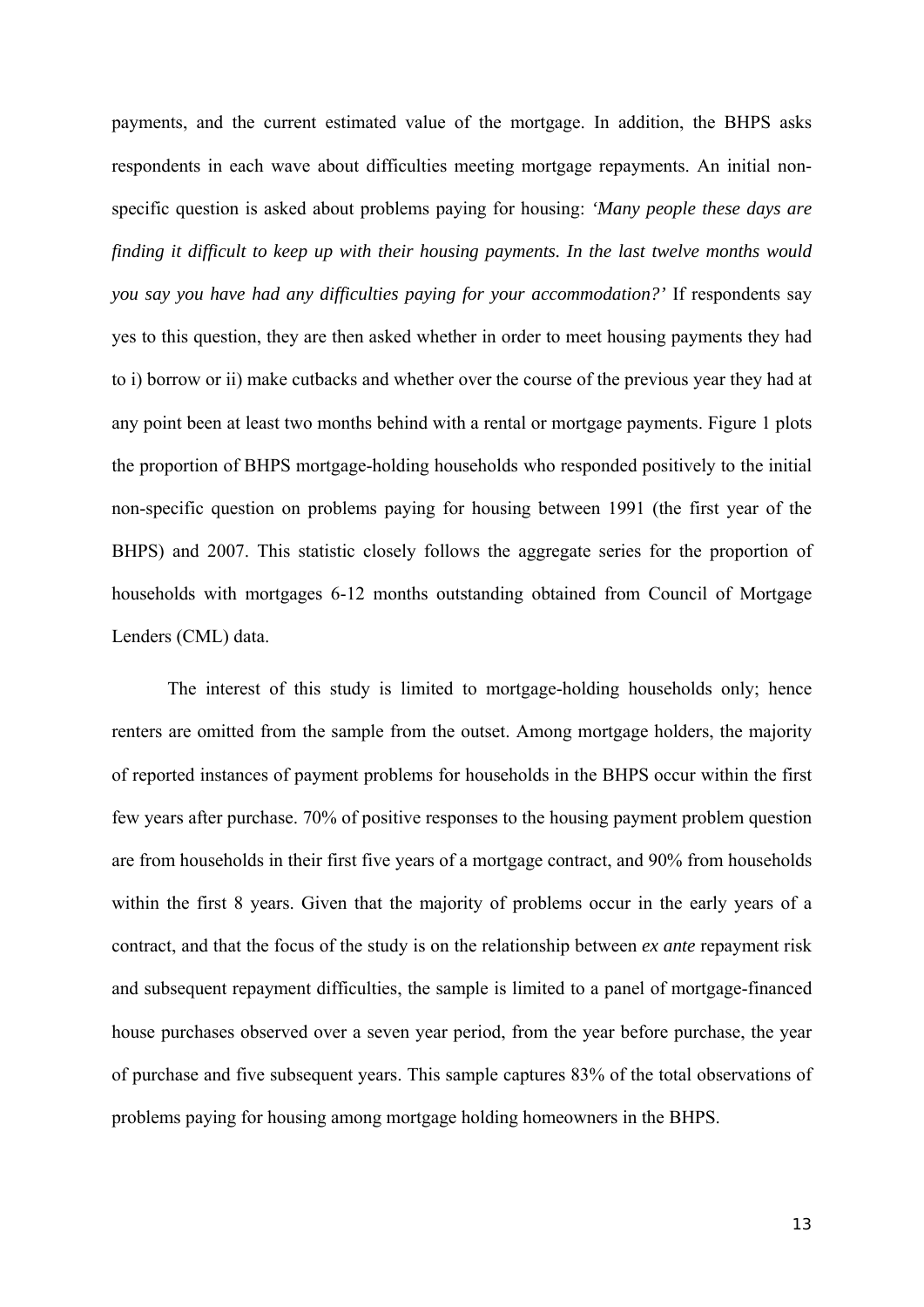Taking this selection criteria, and removing households for which covariates used in the analysis are not observed, the sample is reduced to a balanced panel of 1,411 households observed for seven years, ranging between 1991-1997 and 2000-2006 (2006 is the most recent wave of the BHPs available at the time of writing). The composition of the sample is described in Table 1. Although the BHPS is a panel survey, the sample is refreshed each wave such that any individual wave can be analysed as a representative cross-section of the British population. Hence the mean age of the household head among home purchasing households does not rise over the period. Between 20 and 30 percent of the sample are firsttime buyers in each wave. The order of events in which households are observed prior to house purchase, purchase occurs and subsequent observations of the household are recorded is illustrated in Figure 2. Initial characteristics, 'characteristics before purchase' are observed for purchasers in the wave prior to the year of purchase, time t-1. Over the course of the following year purchase occurs, and at time t=0 purchase details, such as house value and mortgage value at observed. The next five observations  $t=1$ ,  $t=2$  etc. are post-purchase.

Table 2 describes the average rates of self-reported repayment difficulties by number of years since purchase for households present in the sample. Two patterns in the data are of note. Firstly, more households report problems paying for housing than report actual mortgage arrears, as might be expected. Fewer than one percent of households report that they are 2+ months late with mortgage payments, compared with more than 4 percent of households reporting problems paying for housing over the first four years since purchase. There is a likely ordering of severity of repayment difficulties. Secondly, by all of the measures of payment difficulty, observed difficulties peak within the first three years. The rate of reported problems paying for housing is approximately 40 percent lower in the fifth year after purchase compared to the first year after purchase. As the footnote to this table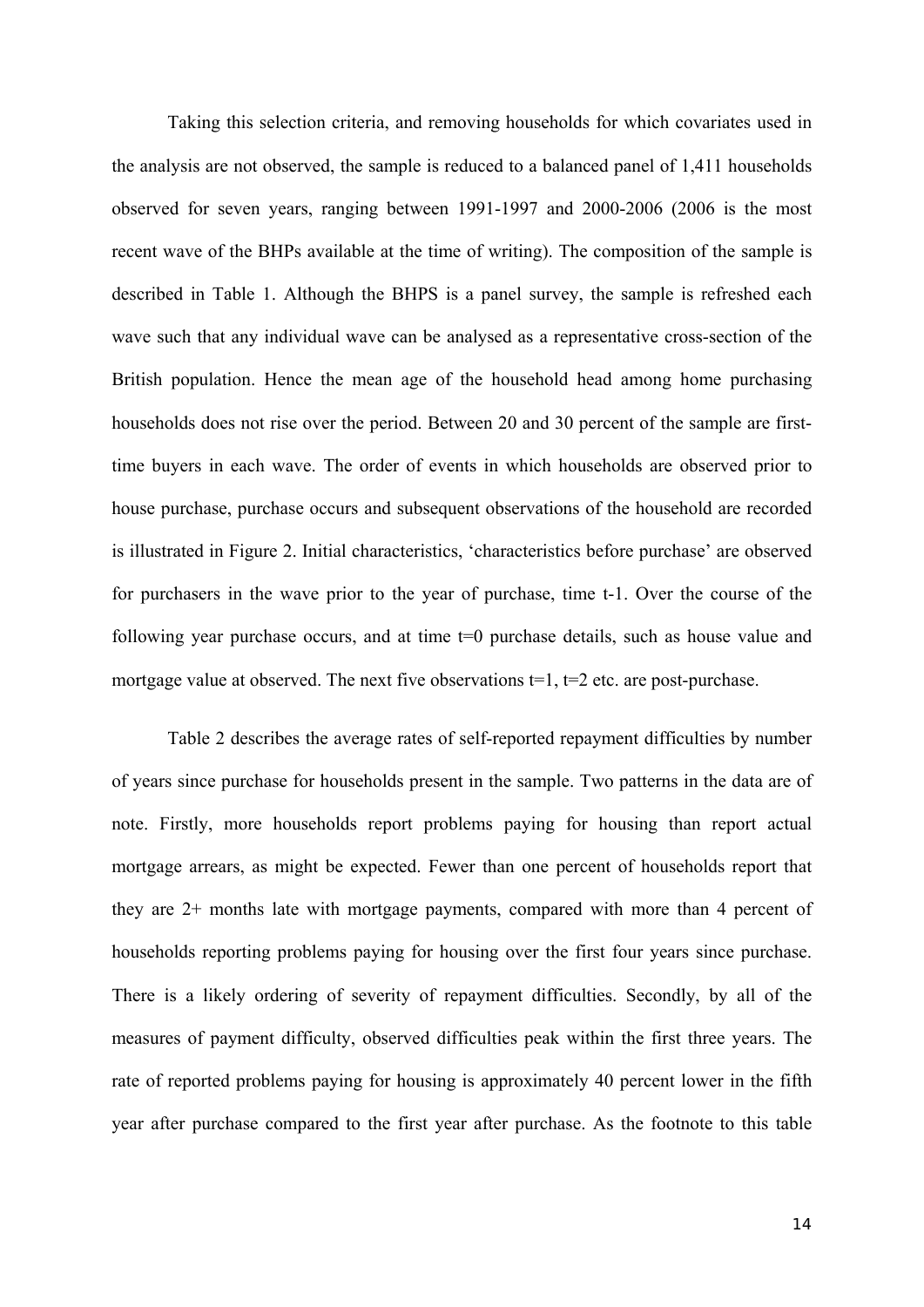describes, this pattern is not apparently due to a high rate of attrition from the sample among households reporting repayment difficulties.

Table 3 also confirms that the distribution of reported payment problems is not centred upon observations of years of purchase during the housing market slump of the early 1990s. Comparing 1991 purchasers to 2001 purchasers, the rate of self-reported payment difficulties is approximately one third greater in the earlier period. Finally, Table 4 describes the frequency of households reporting problems paying for housing. Notably, the majority of households who report a repayment difficulty do so only once, and nearly 80% of those reporting problems do so once or twice. Very few households persistently report payment problems, with only one household reporting repayment problems in all six years postpurchase.

#### **4. Results**

This section analyses the relationship between household type, mortgage characteristics, income shocks and subsequent self-reported payment difficulties. As described in the previous section, the BHPS includes a rich set of questions on labour market status, household demographic and educational characteristics and financial data. Table 5 compares households reporting payment problems with those not reporting payment problems for a variety of characteristics. From the p-values of the difference in means, households reporting payment difficulties differ significantly from those not reporting payment difficulties in terms of their age (being typically younger), marital status (less likely married, more likely divorced) and the number of dependent children in the household. As might be expected, households reporting payment problems exhibit a higher mortgage cost as a proportion of monthly income and lower levels of monthly income. Households reporting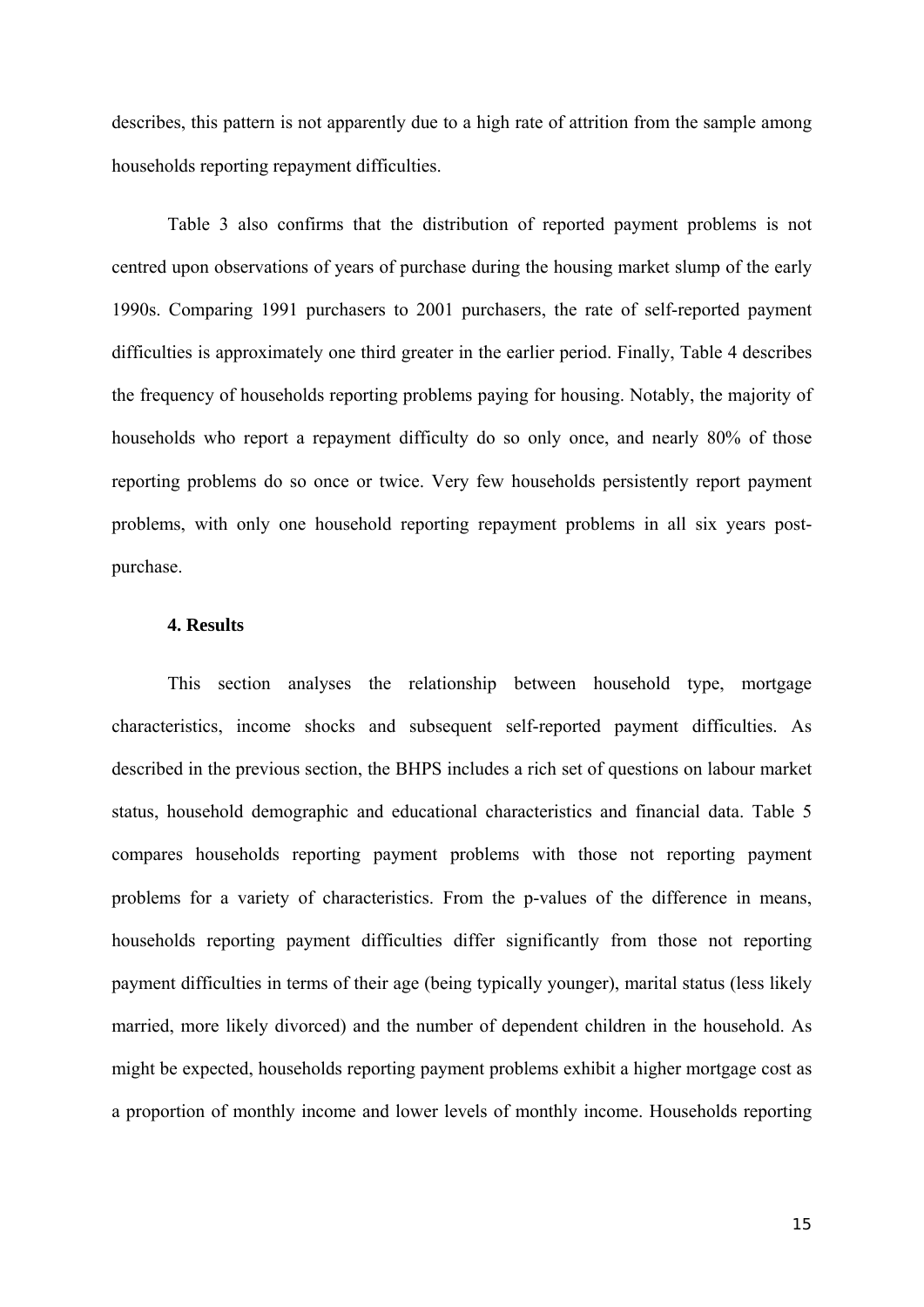mortgage repayment problems are exhibit higher rate of reporting problems paying consumer credit as a burden.

Turning to changes in financial circumstance since purchase, households reporting payment problems show statistically significantly greater rates of reporting a negative financial shock in the same wave, and lower rates of reporting a positive financial shock in the same wave, as documented by Boheim and Taylor (2000). This in itself is not surprising. The final section of the table includes variables which capture adverse events affecting the mortgage holder's ability to meet payment, which one might think represent that financial shocks captured by the previous question. A series of 1/0 dummy variables are created which takes a value of 1 if i) the head of household has experienced a spell of unemployment (at least one month) since purchase ii) the head of household has divorced or separated from his/her partner or spouse since purchase iii) new dependent children have been added to the household since purchase iv) the head of household has become long-term sick, or experienced a period of long-term sickness since purchase and finally v) the head of household has reported that consumer credit payments have become a burden in at least one wave since purchase. Households reporting payment problems exhibit significantly higher rates of each of these 'adverse events', except new dependent children.

The short-panel dataset (6 waves of observations, including the 'at purchase' wave), together with the possibility that households move into and out of reporting repayment problems means a hazard structure is unsuitable for understanding the relationship between household characteristics/changes and payment problems. An alternative option is to exploit the within-household variation in the panel, using household fixed effects. However, a fixed effects model would imply a simultaneous timing of events from a change in household circumstances to the reporting of repayment problems. It is more likely that changes in circumstances might lead to financial distress with a time lag, or even after the change in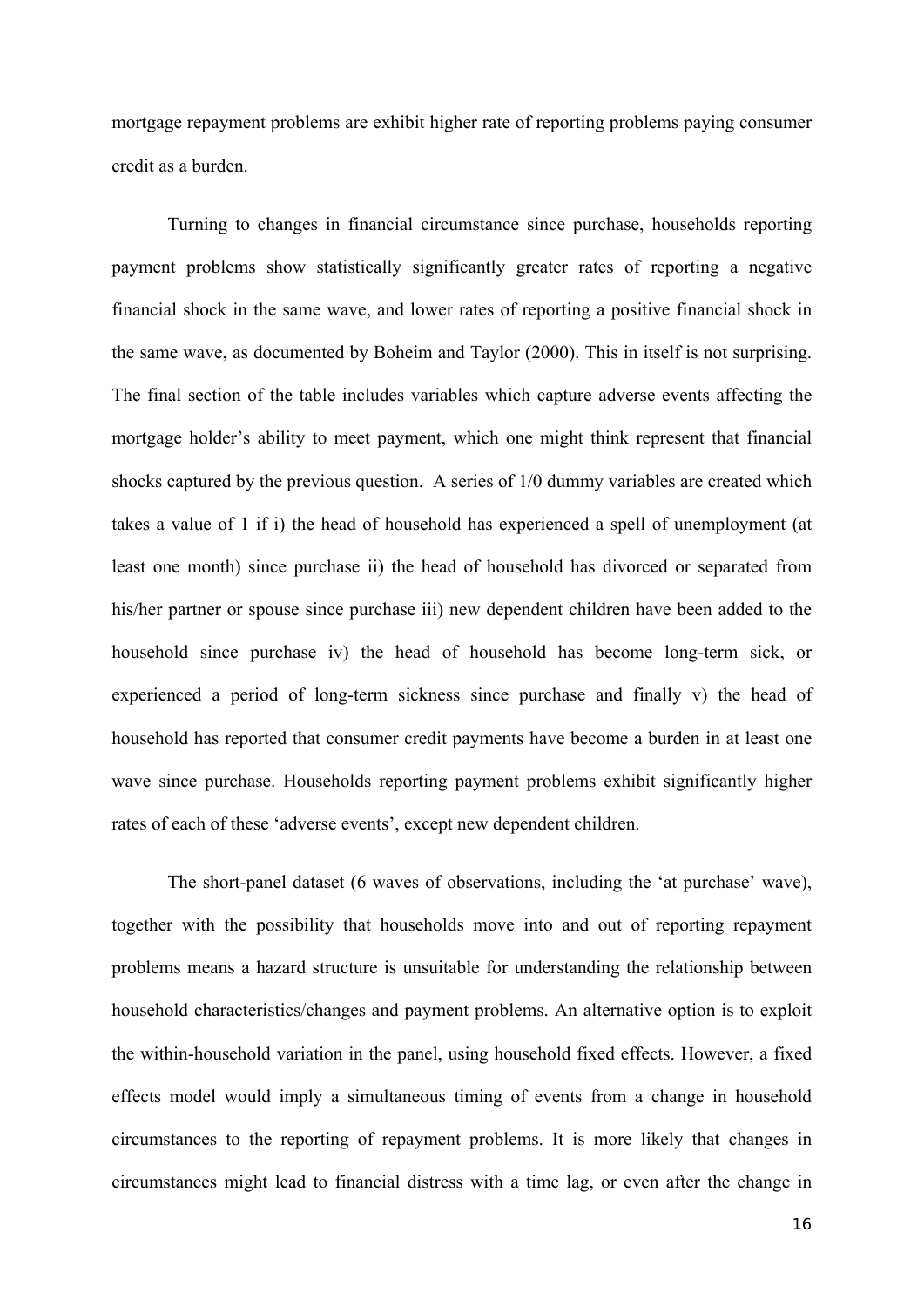circumstance has reversed. For example, a period of unemployment might result in households eroding precautionary wealth over a period of time and entering arrears / repayment problems with a time lag, or plausibly having found new but insufficiently-paying employment. Hence a fixed-effects estimator places to strict a structure on the feed-through of 'events' to repayment problems.

Consequently, the approach taken here is to estimate a random effects probit model, pooling household-observations over the 6 year period. Results are presented in Table 6. Column 1 includes only household and mortgage characteristics at the time of purchase. Households with a self-employed head, more dependent children and lower incomes are more likely to report subsequent repayment problems. Higher Loan-to-income (LTI) and Loan-tovalue (LTV) purchases also raise the likelihood of problems, as do first-time purchases. Notably, council house sales (right-to-buy purchases, which commonly involve a discount price compared to open market value of the property) are less likely to result in repayment problems.

Columns 2 and 3 include 'shocks' to household circumstances. Column 2 includes the change in household income, which is the simple difference between current income and income at purchase. Falling household income increases the likelihood of repayment problems. Column 3 omits this measure of change in income and instead includes changes in circumstance which one might expect yield falling income. Unemployment, divorce/separation and the development of long-term sickness since purchase are all significant in the estimates and increase the likelihood of repayment problems. By way of quantifying these effects, the baseline predicted probability of repayment difficulty from the regression is 0.021. Hence a household head experiencing unemployment approximately doubles the likelihood of the household reporting repayment problems. The effect of becoming long-term sick is approximately being half as strong again (the stronger effect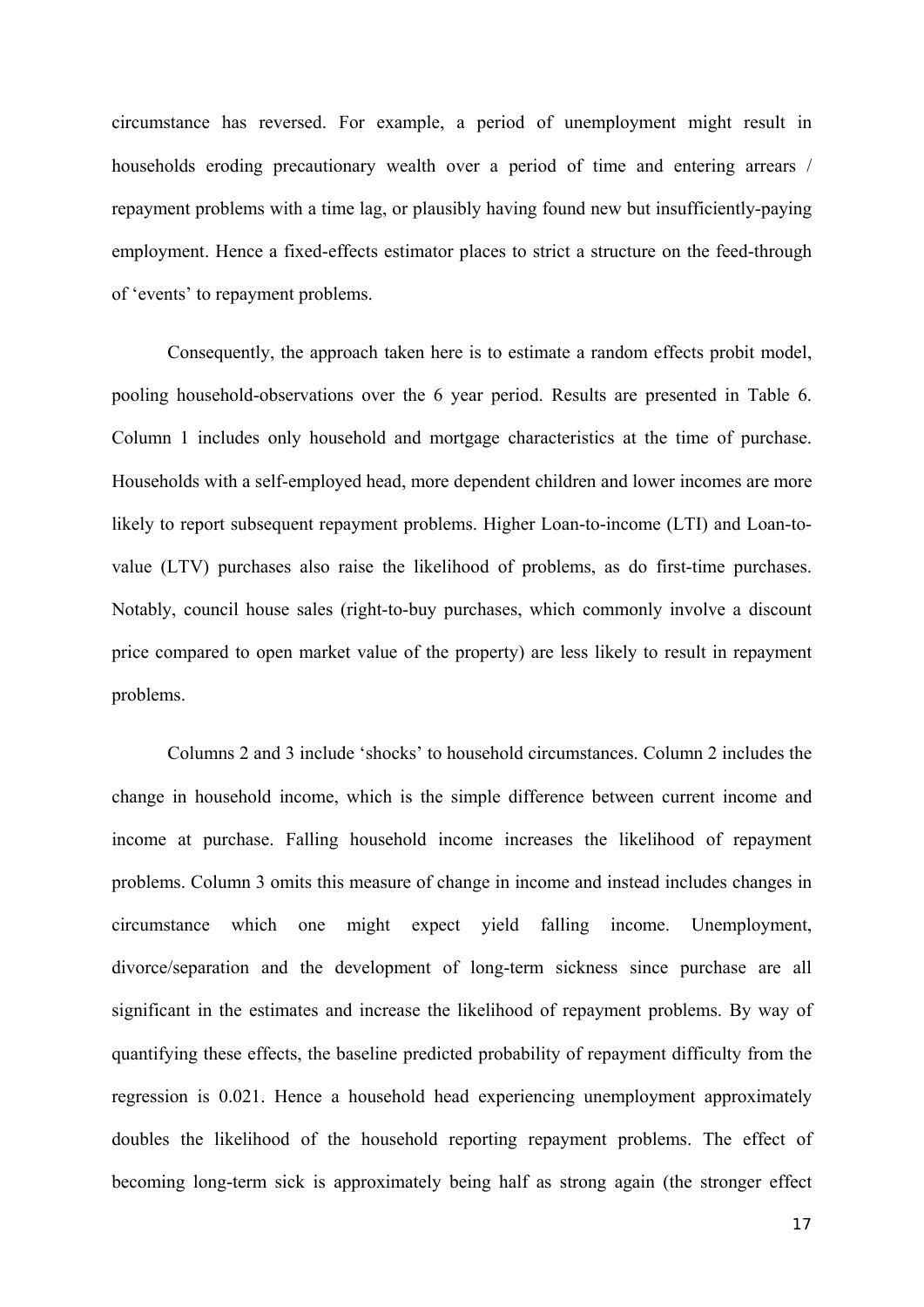possibly attributable to long-term sickness indicating a permanent reduction in income compared to the temporary impact on income of unemployment). The effect of marital divorce or separation dwarfs both unemployment and long-term sickness, increasing the likelihood of repayment problems by a factor of seven. The positive and significant coefficient on a 1/0 dummy variable for whether the household has reported difficulties repaying consumer credit since purchase further indicates the correlation between problems meeting mortgage payments and difficulties meeting consumer credit commitments.

These results indicate that unemployment, long-term sickness and divorce / relationship breakdown significantly raise the likelihood of a household reporting repayment difficulties, conditional on both characteristics of the loan and initial characteristics of the household. As discussed earlier, such events might constitute either a unpredictable 'shock' to the household or an *ex ante* predictable event. To estimate the impact of *ex ante* unemployment risk, ill-health risk and divorce / separation risk on subsequent repayment problems, the instrumental variables procedure described in Section 2 is implemented using additional information about household characteristics prior to purchase. The IV strategy is to construct a proxy measure of each form of 'risk' based on the relationship between a set of instruments and observed unemployment, ill-health and separation among households in the sample. Instruments are chosen as follows: for unemployment, industry of work (SOC classification), region of residence and years in current job; for separation, whether the cohabiting couple are married, the age of the youngest child in the family unit and number of years since the relationship began; for long-term sickness, the number of existing health conditions reported by the head of household and the number of time the head of household visited his/her GP over the course of the previous year.

The IV strategy is implemented as follows: pooling all observations of BHPS households present in at least two consecutive waves of the BHPS in the period 1992-2001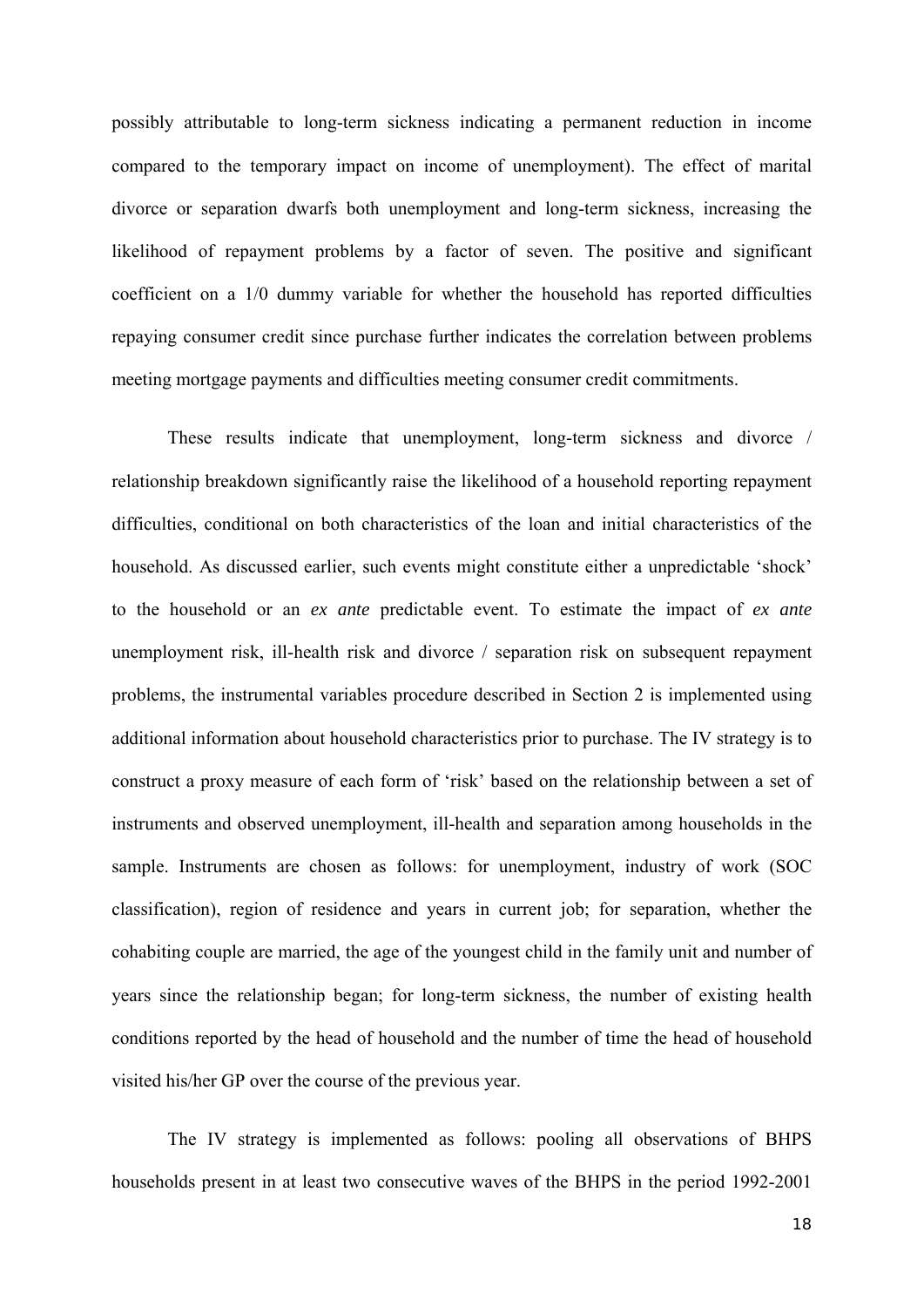random effects probit models are estimated for whether the household becomes unemployed, long-term sick or separated in year *t* based on characteristics plus the sets of instruments observed in year *t-1*. From the coefficient estimates, the predicted probability of each event occurring is calculated for each BHPS household present in the panel of homeowners based on characteristics in the year before purchase. As all the information contained in the proxy measures of 'risk' is observed pre-purchase, it is referred to as an *ex ante* measure of repayment risk. These predicted probabilities are then used in the second-stage regression for whether the household reports problems paying for housing over the course of the next 6 years (the same regression as in Table 6 but with the proxy measures of risk now replacing observed events for the household). The proxy measure of 'risk' is the predicted likelihood of the event occurring in the next year. Table 7 reports F-statistics for the instruments used in the first-stage regressions. All instruments are statistically significant at the 5% level (some instruments might be considered 'weak' – region of residence for unemployment and number of times visited GP for ill-health). Figure 3 illustrates the distribution of the proxy measures of risk across households.

Results from the second-stage regressions are reported in Table 8. The second-stage regressions retain a common set of covariates from table Table 7, but in this specification the variables relating to unemployment, long-term sickness and separation are the risk proxies evaluated at the year before purchase. Hence all the information in the regressions in Table 8 is pre-purchase. The model in Column 1 is estimated over all households and includes the proxy measures of unemployment risk and long-term sick risk. Column 2 includes the measure of 'separation risk' and is estimated over married/cohabiting couples only (as noncohabiting household heads exhibit zero risk of separation. None of the recorded house purchases are undertaken by unemployed household heads or long-term sick household heads, so this selection is not necessary for households in Column 1).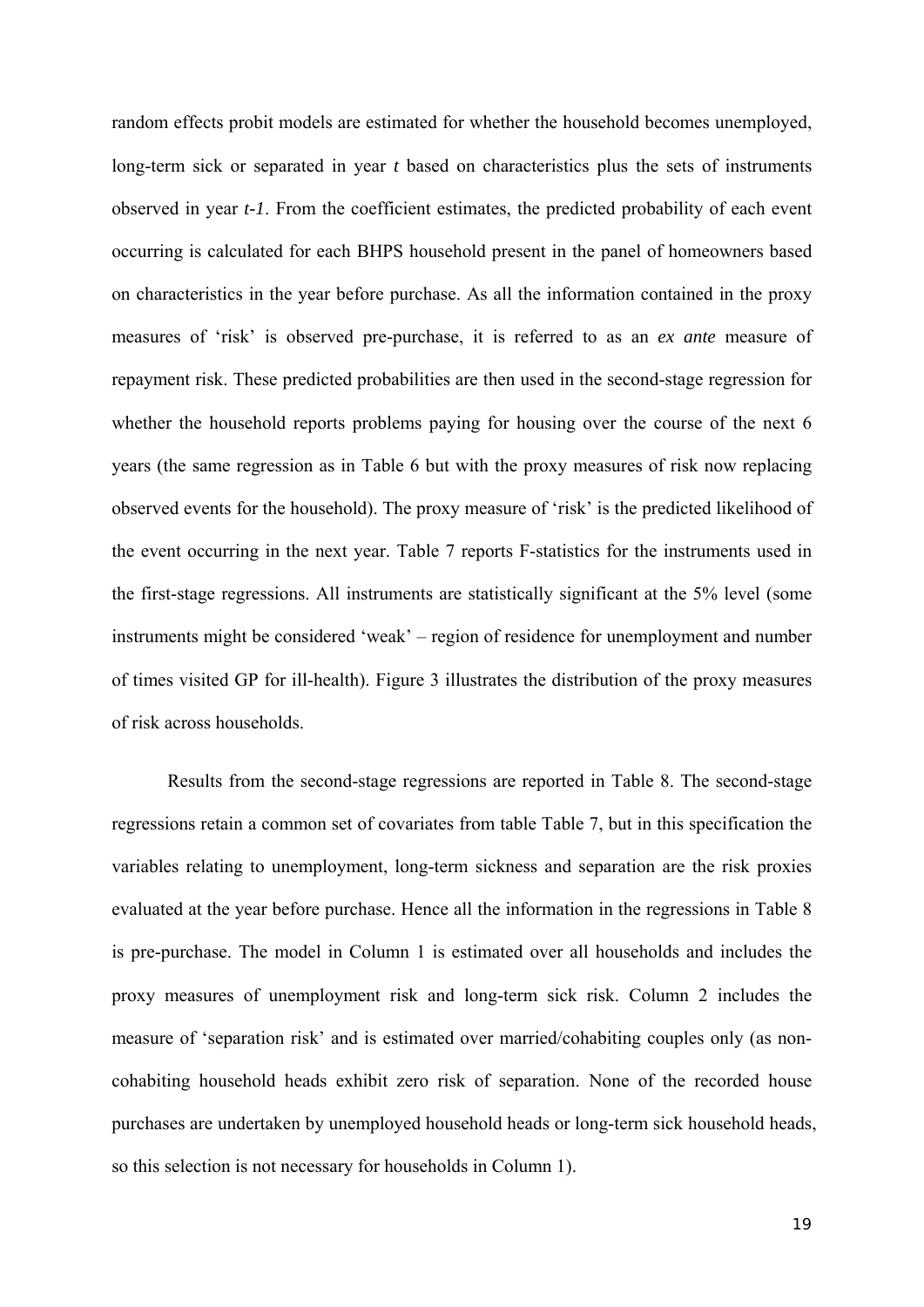In Column 1 both the unemployment risk and long-term sick risk proxies are positively signed and statistically significant at the 1% level. To quantify the marginal effect on unemployment risk of 0.510, the baseline predicted probability from the regression is 0.0257, mean unemployment risk 0.0103 and the standard deviation of unemployment risk 0.01. Hence a one standard deviation increase in unemployment risk increases the likelihood of reporting problems paying for housing by 25%. The same calculation for the proxy measure of risk of long-term sickness (mean 0.021, standard deviation 0.014) implies a one standard deviation increase raises the likelihood of reporting problems paying for housing by 13%. In Column 2 the coefficients on unemployment risk and long-term stick risk are little changed. The marginal effect on separation risk in this regression implies a one standard deviation increase raises the likelihood of repayment problems by 20% (mean 0.107, standard deviation 0.0070. The simulated impact of higher risk characteristics among households at the time of purchase therefore implies a non-negligible increase in the likelihood of reporting subsequent repayment difficulties.

What are the implications of these results for understanding household financial distress and the efficacy of mortgage lending decisions? The non-negligible predictive power of the *ex ante* repayment risk measures could be taken as indicative of inefficiencies within the mortgage lending/borrowing decision. If optimal lending pricing and allocation of credit implies no relationship between characteristics at purchase and subsequent repayment difficulties, the predictive power of the risk measures suggests imperfections in the lending process. It might also suggest sub-optimal borrowing decisions on the part of some borrowers, who, for given characteristics of a loan (LTI, LTV etc controlled for in the analysis) face greater likelihood of repayment difficulties due to their underlying risk of experiencing an 'income shock' of the type stylised in the regressions.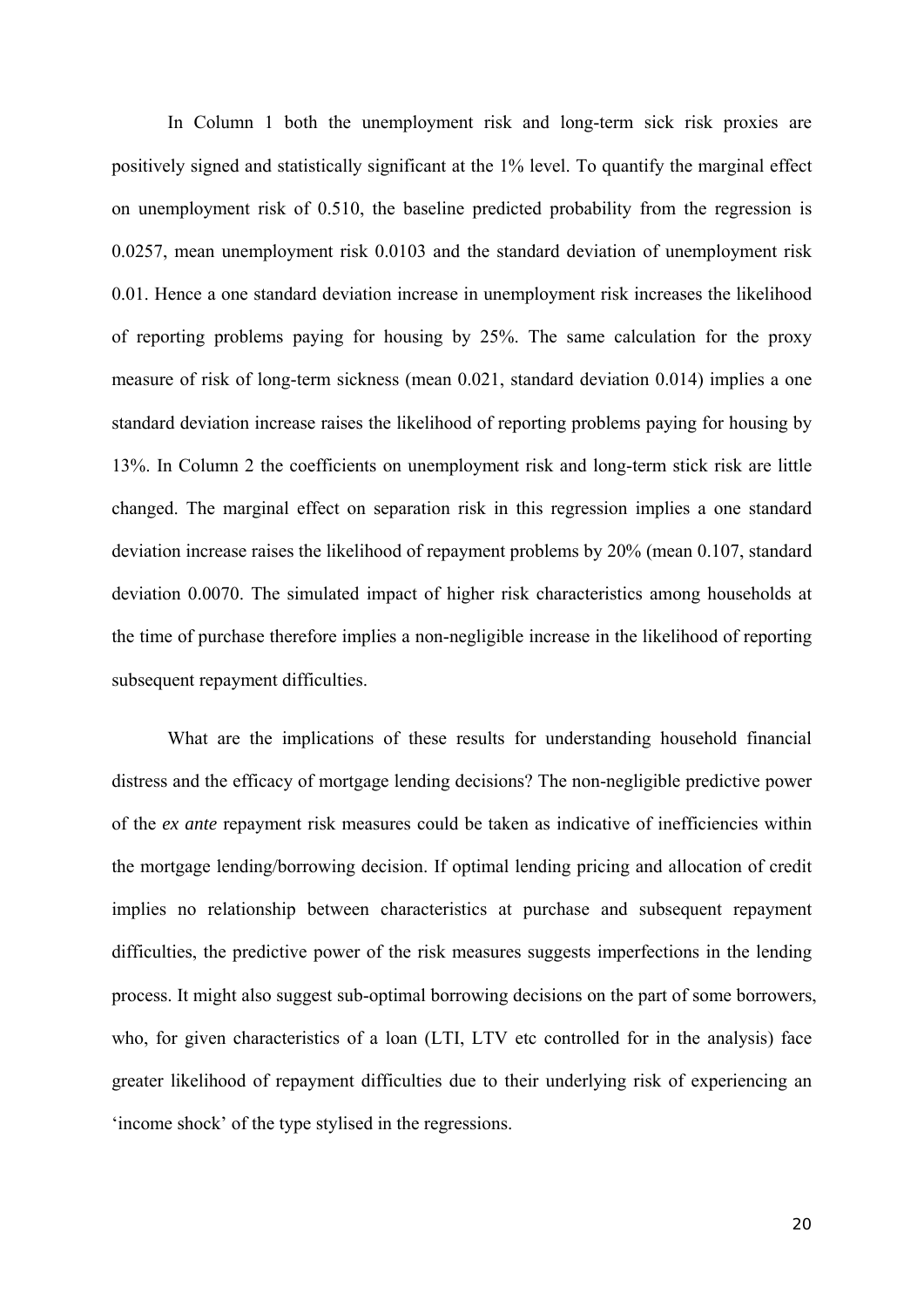#### **5. Conclusion**

 The U.K. economic experience in the period covered by this analysis, 1992 to 2001, was characterised by a housing market 'bust' and economic downturn followed by an upturn in the economy and beginnings of a robust and sustained house price boom, which has now once more turned to bust. Prevailing macroeconomic conditions evidently go some way to explaining the greater prevalence of financial distress and arrears in the earlier part of the period. However, the analysis highlights that throughout this period house-purchasing households are observed to report repayment problems, typically in the first few years following purchase. However, occurrences of financial distress appear non-persistent, with only a small proportion of households who report financial distress doing so perpetually over the 6 year period of observation.

 The analysis indicates that problems meeting housing payments are related to both the extent of household borrowing and level and 'riskiness' of household income and commitments. Measures of leverage and gearing of household mortgage borrowing are positively correlated with repayment problems, as is a lack of experience in mortgage markets and lower income. However, the changes in household status pertaining to income and financial commitments are shown not just to be significantly related to payment problems, but to a non-negligible extent predictable on the basis of household characteristics prior to purchase. This raises questions about the efficiency of the mortgage lending process.

One possibility forwarded here is that the information on household characteristics and histories available in the BHPS is much richer than the information typically obtained by lenders either by mortgage applications or via credit score data. The risk proxies used in the analysis were estimated using instrumental variables typically not known to the lender: details of labour market status and profession, health status and details of marital and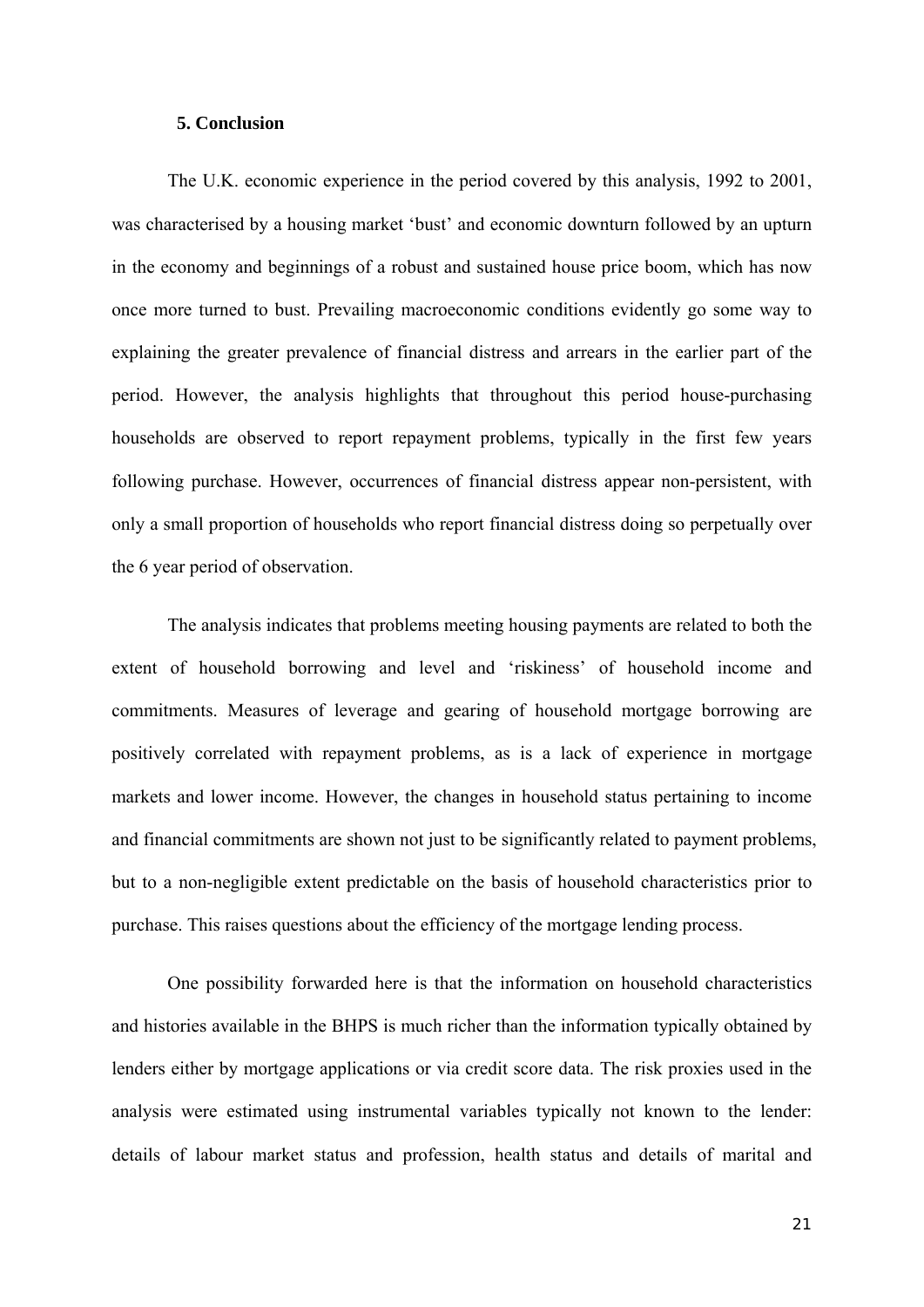relationship status. All of the risk proxies are based on non-financial information of a type which lenders might not be able to readily obtain from borrowers. The implication of the analysis is that such information about the applicant – the security of their job, robustness of their health and stability of their relationships – might, perhaps unsurprisingly, have a significant role to play in lending decisions.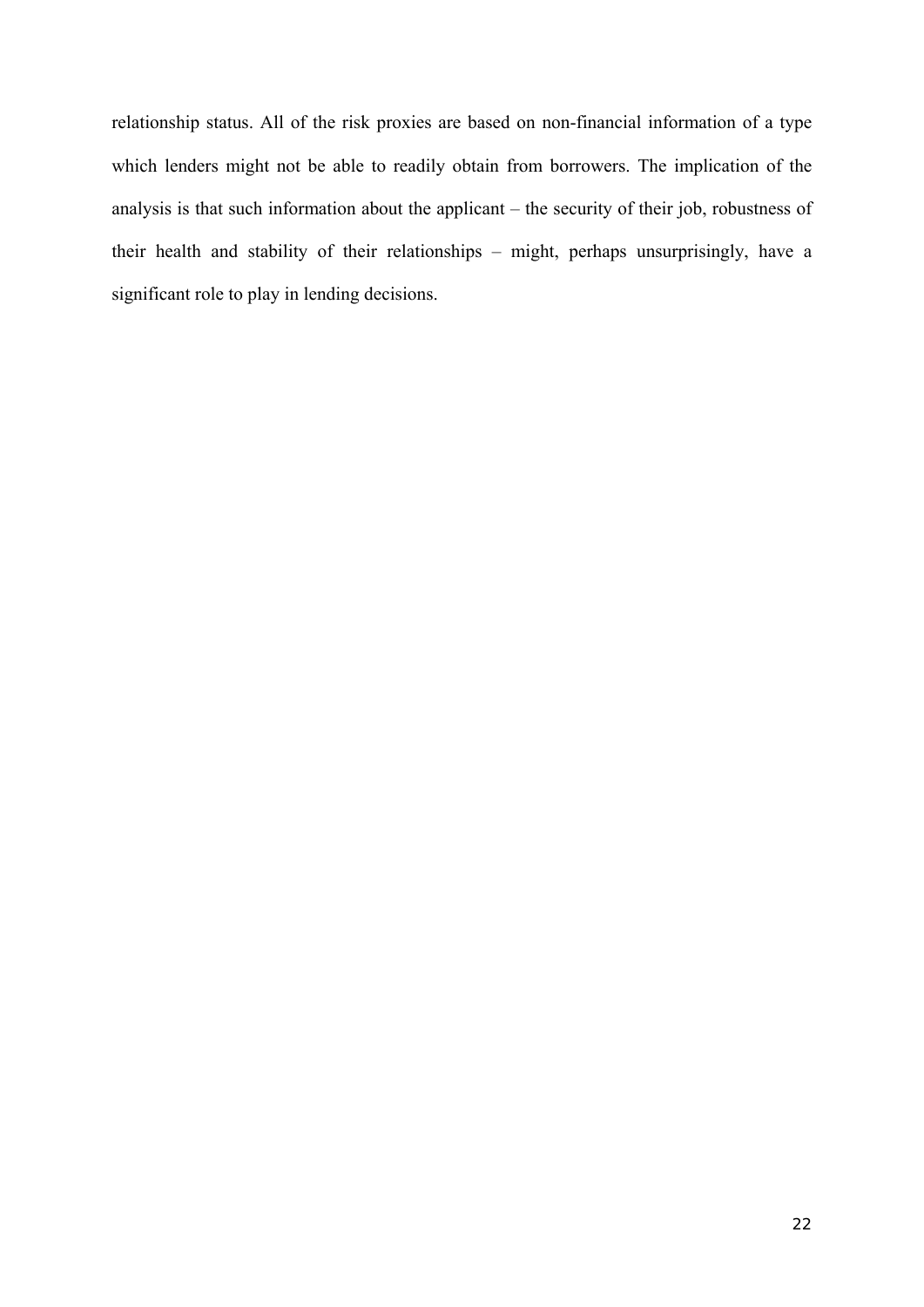#### **REFERENCES**

Banks, J., R. Blundell and J. Smith (2003) 'Wealth Portfolios in the US and the UK' in D. Wise (ed.) Perspectives in the Economics of Ageing, Chicago University Press, Chicago.

Bajari, P., S. Chu and M. Park (2008) 'An Empirical Model of Subprime Mortgage Default from 2000-2007'. NBER Working Paper No.14625, Cambridge, M.A.

Benito, A. (2006) 'Does Job Insecurity Affect Household Consumption?' *Oxford Economic Papers*, 58: 157-181.

Boheim, R. And M. Taylor (2000) 'My Home Was My Castle: Evictions and Repossessions in Britain'. *Journal of Housing Economics* 9:287-319.

Bridges, S. And R. Disney (2006) 'Debt and Depression.' Centre for Finance and Credit Markets Working Paper 06/02, School of Economics, University of Nottingham, England.

Bridges, S. And R. Disney (2004) 'Use of Credit and Arrears on Debt Among Low Income Families in the United Kindom'. *Fiscal Studies* 25:1-25.

Brookes, M., M. Dicks and M. Pradham (1994) 'An Empirical Model of Mortgage Arrears and Repossessions'. *Economic Modelling*, 11:134-144.

Calormis, C., S. Longhofer and W. Miles (2008) 'The Foreclosure-House Price Nexus: Lessons from the 2007-8 Housing Turmoil'. NBER Working Paper 14294, Cambridge, M.A.

Carroll, C., and A. Samwick (1998) 'How Important Is Precautionary Saving?'. *Review of Economics and Statistics*, 80:410-419.

Carroll, C., and A. Samwick (1997) 'The Nature of Precautionary Wealth'. *Journal of Monetary Economics*, 40:41-71.

Deng, Y., J. Quigley and R. Van Order (2000) 'Mortgage Terminations, Heterogeneity and the Exercise of Mortgage Options'. *Econometrica*, 68:275-308.

Di Pasquale, D., and E. Glasear (1999) 'Incentives and Social Capital: Are Homeowners Better Citizens?' *Journal of Urban Economics*, 45:354-384

Duygan-Bump, B. And C. Grant (2009) 'Household Debt Repayment Behaviour: What Role do Institutions Play?' *Economic Policy* 24:107-140.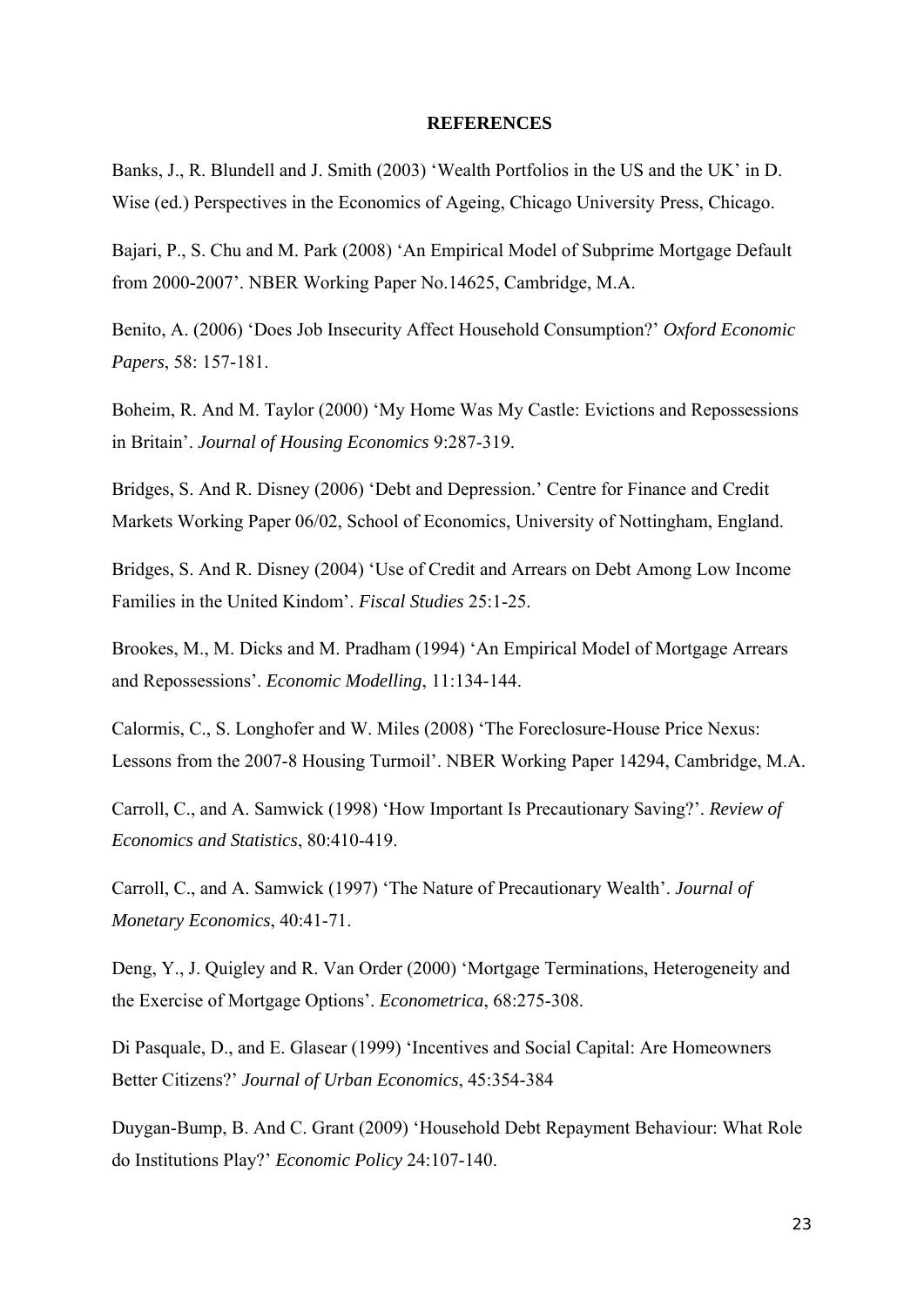Dynan, K. (1993) 'How Prudent Are Consumers?' *Journal of Political Economy*, 101: 1104- 13.

Figuiera, C., J. Glen and J. Nellis (2005) 'A Dynamic Analysis of Mortgage Arrears in the UK Housing Market.' *Urban Studies* 41:1755-1769.

Foote, C., K. Geradi and P. Willen (2008) 'Negative Equity and Foreclosure: Theory and Evidence'. *Journal of Urban Economics* 64:234-245.

Green, R. And M. White (1997) 'Measuring the Benefits of Homeownership: Effects on Children'. *Journal of Urban Economics*, 41:441-461.

May, O., M. Tudela and G. Young (2005) 'British Household Indebtedness and Financial Stress: A Household-Level Picture'. Bank of England Quarterly Bulletin, Winter 2004. Bank of England, London, England.

Mian, A., and A. Sufi (2008) 'The Consequences of Mortgage Credit Expansion: Evidence from the 2007 Mortgage Default Crisis'. NBER Working Paper No. 13936, Cambridge, M.A.

Rossi, P. and E. Weber (1996) 'The Social Benefits of Homeownership: Empirical Evidence from National Surveys'. *Housing Policy Debate*, 7:1-35.

Sinai, T. and N. Souleles (2007) 'Net Worth and Housing Equity in Retirement'. NBER Working Paper No. 13693, Cambridge, M.A.

White, M. (2008) 'Bankruptcy: Past Puzzles, Recent Reforms, and the Mortgage Crisis'. NBER Working Paper No. 14549, Cambridge, M.A.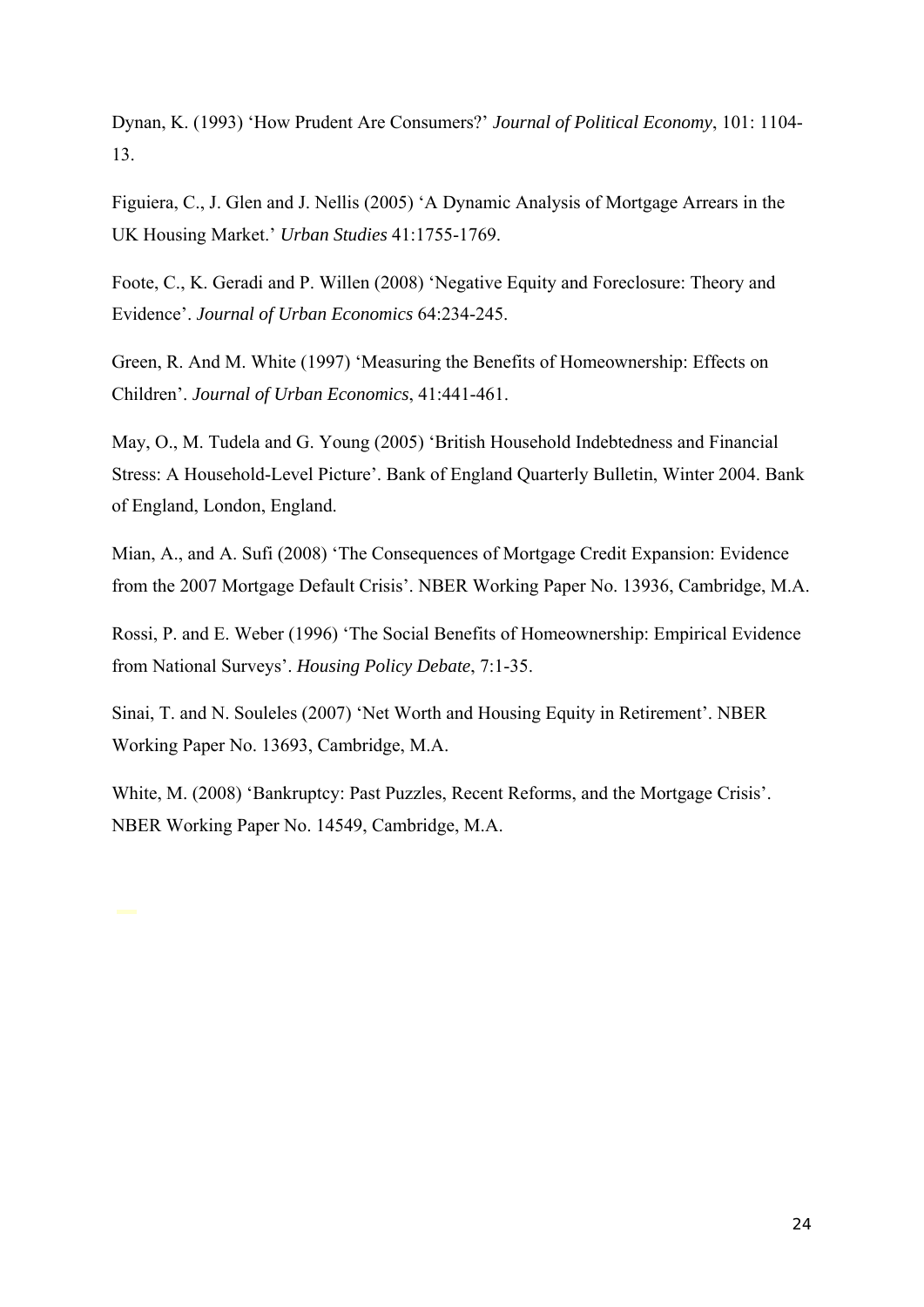

**Figure 2 Timing and Observation of Events in BHPS Sample** 

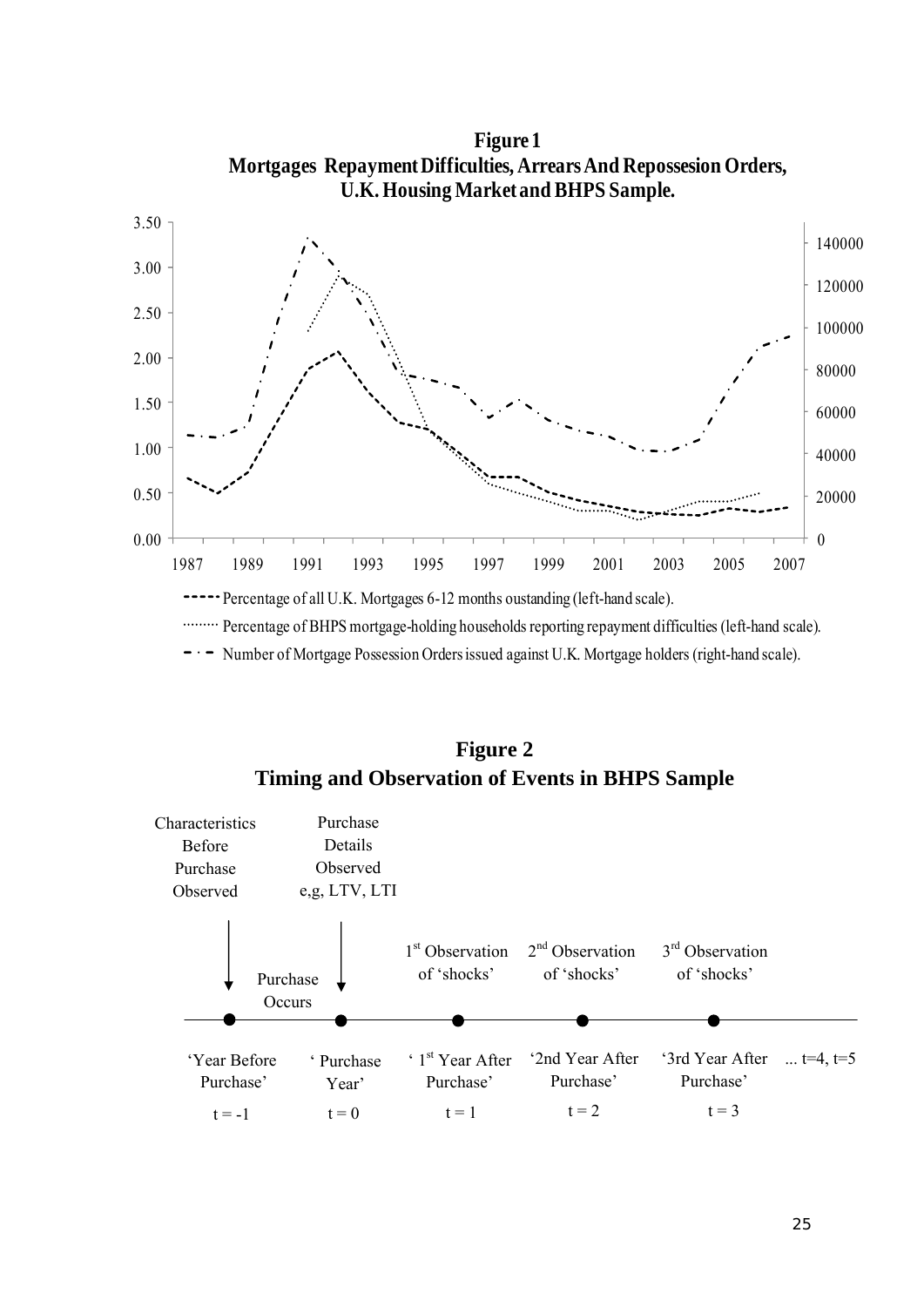|          | Table 1                                         |                   |             |  |
|----------|-------------------------------------------------|-------------------|-------------|--|
|          | New Home Buyers, 1992-2001 by Frequency and Age |                   |             |  |
| Year of  | Number of Home                                  | First-Time Buyers | Mean Age of |  |
| Purchase | <b>Buyers</b>                                   | $(\%)$            | Household   |  |
|          |                                                 |                   | Head        |  |
| 1992     | 145                                             | 7.5               | 45.2        |  |
| 1993     | 105                                             | 12.1              | 42.7        |  |
| 1994     | 135                                             | 30.3              | 40.1        |  |
| 1995     | 148                                             | 20.2              | 44.0        |  |
| 1996     | 134                                             | 27.6              | 43.7        |  |
| 1997     | 133                                             | 24.1              | 40.2        |  |
| 1998     | 172                                             | 24.4              | 41.5        |  |
| 1999     | 142                                             | 32.3              | 42.2        |  |
| 2000     | 153                                             | 35.9              | 43.6        |  |
| 2001     | 141                                             | 34.7              | 43.8        |  |

| Table 2     |                                                                         |            |                       |               |                                                                                      |  |
|-------------|-------------------------------------------------------------------------|------------|-----------------------|---------------|--------------------------------------------------------------------------------------|--|
|             | <b>Financial Distress and Repayment Difficulties Among House Buyers</b> |            |                       |               |                                                                                      |  |
|             |                                                                         |            |                       |               | 1,411 Home-Buying Households Who Remained In Survey for 5 Years After Purchase Year, |  |
|             |                                                                         |            | <b>BHPS 1992-2001</b> |               |                                                                                      |  |
|             |                                                                         |            |                       |               |                                                                                      |  |
| Years After | <b>Problems</b>                                                         | Paying For | Paying For            | $2+$ Months   | Left Homeownership                                                                   |  |
| House       | Paying For                                                              | Housing    | Housing               | Late With     | In This Year Having                                                                  |  |
| Purchase    | Housing                                                                 | Required   | Required              | Mortgage      | <b>Reported Problems</b>                                                             |  |
|             | $(\%)$                                                                  | Cutbacks   | <b>Borrowing</b>      | Payment       | Paying Last Year                                                                     |  |
|             |                                                                         | $(\%)$     | $\frac{1}{2}$         | $\frac{1}{2}$ | $(\%)$                                                                               |  |
| $\Omega$    | 0.049                                                                   | 0.039      | 0.009                 | 0.004         |                                                                                      |  |
|             | 0.052                                                                   | 0.038      | 0.009                 | 0.006         | 0.003                                                                                |  |

Sample composed households who remained in survey for 5 years only. Five-year attrition rate among households never reporting a repayment problem is 30%. Five-year attrition rate among households who report a repayment problem in at least one wave following house purchase is 18%.

2 0.050 0.031 0.005 0.008 0.003 3 0.045 0.021 0.005 0.005 0.002 4 0.040 0.017 0.005 0.004 0.002 5 0.031 0.009 0.002 0.0004 0.001

| Table 3<br><b>Problems Paying for Housing, 1991 Purchasers</b> |                                    |                     |  |  |
|----------------------------------------------------------------|------------------------------------|---------------------|--|--|
|                                                                | <b>Compared To 2001 Purchasers</b> |                     |  |  |
| Years After                                                    | Home Buyers in 1991                | Home Buyers in 2001 |  |  |
| House Purchase                                                 | Problems Paying for                | Problems Paying for |  |  |
|                                                                | Housing                            | Housing             |  |  |
|                                                                | $(\%)$                             | $(\%)$              |  |  |
|                                                                | 0.055                              | 0.042               |  |  |
|                                                                | 0.041                              | 0.035               |  |  |
| $\mathfrak{D}$                                                 | 0.048                              | 0.028               |  |  |
| 3                                                              | 0.048                              | 0.031               |  |  |
| 4                                                              | 0.042                              | 0.025               |  |  |
| $\varsigma$                                                    | 0.031                              | 0.020               |  |  |
| N                                                              | 145                                | 141                 |  |  |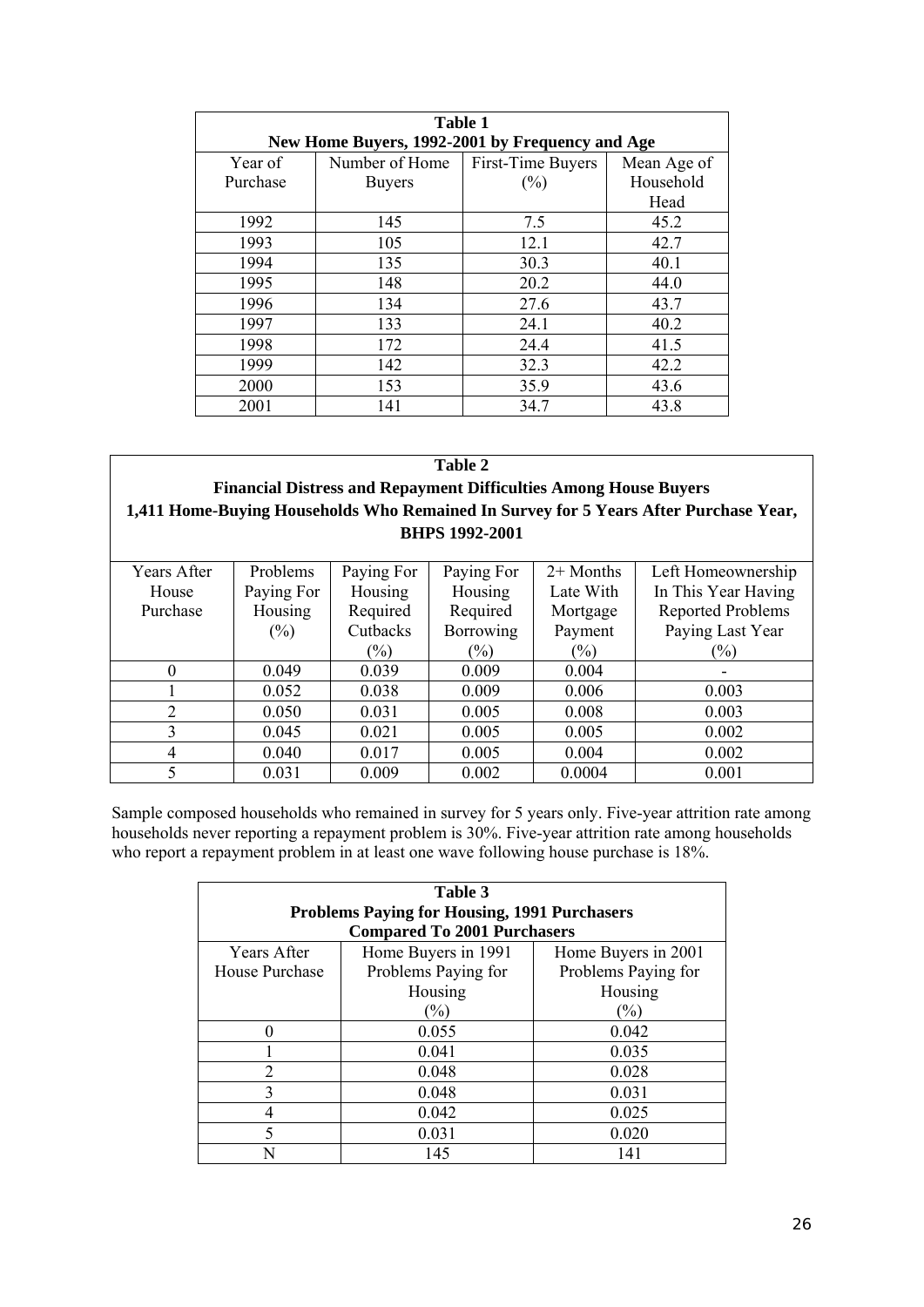| <b>Table 4</b><br><b>Frequency of Reporting Problems Paying</b> |                            |  |  |
|-----------------------------------------------------------------|----------------------------|--|--|
| for Housing, Whole Sample                                       |                            |  |  |
| Number of                                                       | 1,411 Home Buyers over 6-  |  |  |
| <b>Years Report</b>                                             | year period (includes year |  |  |
| Problem                                                         | of purchase)               |  |  |
|                                                                 | 1183                       |  |  |
|                                                                 | 158                        |  |  |
| 2                                                               | 35                         |  |  |
| 3                                                               | 18                         |  |  |
|                                                                 | 9                          |  |  |
| 5                                                               |                            |  |  |
|                                                                 |                            |  |  |
| At least 1                                                      | 263                        |  |  |

| Table 5<br>Summary Statistics for Household-Observations Reporting Repayment Difficulties Compared to<br><b>Sample</b> |                                                |                                                    |                          |  |
|------------------------------------------------------------------------------------------------------------------------|------------------------------------------------|----------------------------------------------------|--------------------------|--|
|                                                                                                                        | Reporting<br>Problems<br>Paying For<br>Housing | Not Reporting<br>Problems<br>Paying For<br>Housing | P-Value of<br>Difference |  |
| Demographics & Education                                                                                               |                                                |                                                    |                          |  |
| Age                                                                                                                    | 38.9                                           | 44.2                                               | 0.0000                   |  |
| Male head                                                                                                              | 0.54                                           | 0.49                                               | 0.1026                   |  |
| Married                                                                                                                | 0.79                                           | 0.87                                               | 0.0001                   |  |
| Divorced                                                                                                               | 0.11                                           | 0.05                                               | 0.0000                   |  |
| <b>Ethnic Minority</b>                                                                                                 | 0.02                                           | 0.02                                               | 0.7559                   |  |
| A-level                                                                                                                | 0.15                                           | 0.17                                               | 0.3916                   |  |
| Degree                                                                                                                 | 0.13                                           | 0.15                                               | 0.3301                   |  |
| Employed                                                                                                               | 0.63                                           | 0.67                                               | 0.2313                   |  |
| Unemployed                                                                                                             | 0.03                                           | 0.01                                               | 0.0057                   |  |
| Number of Dependent Children                                                                                           | 1.13                                           | 0.74                                               | 0.0000                   |  |
| Long-Term Sick                                                                                                         | 0.02                                           | 0.01                                               | 0.0182                   |  |
| No. Health Problems                                                                                                    | 1.03                                           | 0.94                                               | 0.2662                   |  |
| Income and Household Finances                                                                                          |                                                |                                                    |                          |  |
| Gross Household Monthly Income                                                                                         | 2011                                           | 2507                                               | 0.0000                   |  |
| Mortgage Cost as % Income                                                                                              | 0.59                                           | 0.30                                               | 0.0000                   |  |
| Consumer Credit Payments a Burden                                                                                      | 0.82                                           | 0.32                                               | 0.0000                   |  |
| Negative Financial Shock, This Year                                                                                    | 0.29                                           | 0.19                                               | 0.0000                   |  |
| Positive Financial Shock, This Year                                                                                    | 0.54                                           | 0.71                                               | 0.0000                   |  |
|                                                                                                                        |                                                |                                                    |                          |  |
| Changes in Household & Employment                                                                                      |                                                |                                                    |                          |  |
| Became unemployed since purchase                                                                                       | 0.03                                           | 0.01                                               | 0.0001                   |  |
| Divorced / Separated since purchase                                                                                    | 0.06                                           | 0.01                                               | 0.0000                   |  |
| New dependent children since purchase                                                                                  | 0.03                                           | 0.02                                               | 0.1365                   |  |
| Became long-term sick since purchase                                                                                   | 0.01                                           | 0.00                                               | 0.0004                   |  |
| Consumer credit problems, since purchase                                                                               | 0.28                                           | 0.20                                               | 0.1519                   |  |
| N                                                                                                                      | 263                                            | 6403                                               |                          |  |

Note: 1,411 households observed over 5 years following house purchase.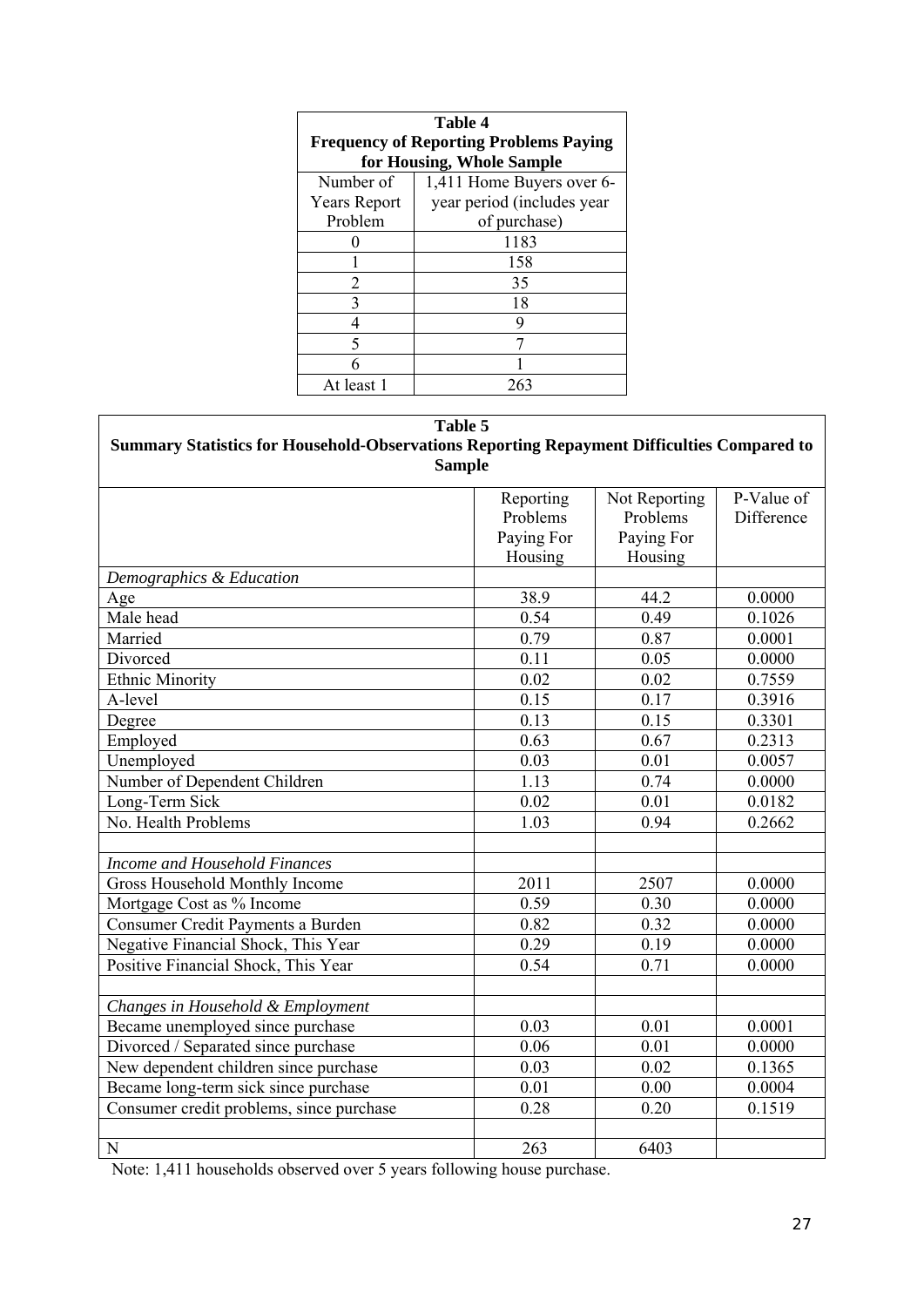| Table 6                                  |                                                                                                                                      |                          |                          |                              |                     |                    |  |
|------------------------------------------|--------------------------------------------------------------------------------------------------------------------------------------|--------------------------|--------------------------|------------------------------|---------------------|--------------------|--|
|                                          | <b>Probit Estimates for Household Mortgage Repayment Difficulties</b><br><b>Characteristics at Purchase and Subsequent 'Shocks'.</b> |                          |                          |                              |                     |                    |  |
| Dependent Variable:<br>(3)<br>(1)<br>(2) |                                                                                                                                      |                          |                          |                              |                     |                    |  |
| 'Problems Paying For Housing'            | Characteristics at                                                                                                                   |                          |                          | Characteristics at           |                     | Characteristics at |  |
| Estimator:                               | Purchase                                                                                                                             |                          | Purchase Plus Income     |                              | Purchase Plus Other |                    |  |
| Random Effects Probit.                   |                                                                                                                                      |                          | 'Shock'                  |                              | 'Shocks'            |                    |  |
| <b>Characteristics Year Before</b>       |                                                                                                                                      |                          |                          |                              |                     |                    |  |
| Purchase:                                |                                                                                                                                      |                          |                          |                              |                     |                    |  |
| Age Household Head                       | $-0.003$<br>(0.002)                                                                                                                  | $-0.0002$                | $-0.004$<br>(0.002)      | $-0.0002$                    | $-0.004$<br>(0.003) | $-0.0002$          |  |
| Male Household Head                      | 0.09                                                                                                                                 | 0.006                    | 0.09                     | 0.005                        | 0.07                | 0.004              |  |
|                                          | (0.06)                                                                                                                               |                          | (0.07)                   |                              | (0.07)              |                    |  |
| Married/Cohabiting                       | 0.08                                                                                                                                 | 0.005                    | 0.03                     | 0.002                        | 0.09                | 0.005              |  |
|                                          | (0.08)                                                                                                                               |                          | (0.08)                   |                              | (0.09)              |                    |  |
| Head Self-Employed                       | $0.36**$                                                                                                                             | 0.03                     | $0.39**$                 | 0.03                         | $0.39**$            | 0.03               |  |
|                                          | (0.12)                                                                                                                               |                          | (0.12)                   |                              | (0.12)              |                    |  |
| Spouse Employed                          | $-0.09$                                                                                                                              | $-0.006$                 | $-0.09$                  | $-0.006$                     | $-0.12$             | $-0.06$            |  |
|                                          | (0.06)                                                                                                                               |                          | (0.07)                   |                              | (0.07)              |                    |  |
| No. of Dependent Children                | $0.10**$                                                                                                                             | 0.006                    | $0.10**$                 | 0.006                        | $0.09**$            | 0.005              |  |
|                                          | (0.03)                                                                                                                               |                          | (0.03)                   |                              | (0.03)              |                    |  |
| Household Income (£s)                    | $-0.01**$                                                                                                                            | $-0.0008$                | $-0.01**$                | $-0.001$                     | $-0.01**$           | $-0.0006$          |  |
|                                          | (0.002)                                                                                                                              |                          | (0.002)                  |                              | (0.002)             |                    |  |
| Characteristics of Purchase:             |                                                                                                                                      |                          |                          |                              |                     |                    |  |
| <b>Council House Sale</b>                | $-0.27**$                                                                                                                            | $-0.01$                  | $-0.28**$                | $-0.01$                      | $-0.23**$           | $-0.01$            |  |
|                                          | (0.11)                                                                                                                               |                          | (0.11)                   |                              | (0.11)              |                    |  |
| First Time Buyer                         | $0.48**$                                                                                                                             | 0.04                     | $0.47**$                 | 0.04                         | $0.49**$            | 0.04               |  |
|                                          | (0.07)                                                                                                                               |                          | (0.07)                   |                              | (0.07)              |                    |  |
| Loan-to-Value Ratio {0,1}                | $0.34**$                                                                                                                             | 0.02                     | $0.36**$                 | 0.02                         | $0.34**$            | 0.02               |  |
|                                          | (0.14)<br>$0.08*$                                                                                                                    |                          | (0.14)<br>$0.07*$        |                              | (0.14)<br>$0.07*$   |                    |  |
| Loan-to-Income Ratio                     |                                                                                                                                      | 0.004                    |                          | 0.004                        |                     | 0.004              |  |
| 'Changes' Between Purchase Year          | (0.04)                                                                                                                               |                          | (0.04)                   |                              | (0.04)              |                    |  |
| and Current Year                         |                                                                                                                                      |                          |                          |                              |                     |                    |  |
| Change in Household Income               |                                                                                                                                      |                          | $-0.07**$                | $-0.004$                     |                     |                    |  |
|                                          |                                                                                                                                      |                          | (0.02)                   |                              |                     |                    |  |
| Unemployment                             |                                                                                                                                      |                          |                          |                              | $0.29**$            | 0.02               |  |
|                                          |                                                                                                                                      |                          |                          |                              | (0.10)              |                    |  |
| Divorce/Separation                       |                                                                                                                                      |                          |                          |                              | $1.02**$            | 0.14               |  |
|                                          |                                                                                                                                      |                          |                          |                              | (0.18)              |                    |  |
| Long-Term Sick                           | $\overline{\phantom{0}}$                                                                                                             | $\overline{\phantom{a}}$ | $\overline{\phantom{0}}$ | $\qquad \qquad \blacksquare$ | $0.40**$            | 0.03               |  |
|                                          |                                                                                                                                      |                          |                          |                              | (0.16)              |                    |  |
| New Dependent Children                   | ÷,                                                                                                                                   | $\blacksquare$           | $\blacksquare$           | ÷,                           | 0.004               | 0.0001             |  |
|                                          |                                                                                                                                      |                          |                          |                              | (0.06)              |                    |  |
| <b>Began Reporting Difficulties</b>      |                                                                                                                                      |                          |                          |                              | $0.62**$            | 0.06               |  |
| Repaying Consumer Credit                 |                                                                                                                                      |                          |                          |                              | (0.09)              |                    |  |
| No. Observations                         |                                                                                                                                      | 7055                     |                          | 7055                         |                     | 7055               |  |
| Pseudo $R^2$                             |                                                                                                                                      | 0.10                     | 0.13                     |                              | 0.14                |                    |  |
| $LR X^2$<br>Prob $\sqrt{\chi^2}$         |                                                                                                                                      | 233.32<br>0.0000         | 240.11                   |                              | 317.14              |                    |  |
| Log Likelihood                           |                                                                                                                                      | $-991.26$                | 0.0000<br>987.87         |                              | 0.0000<br>$-948.10$ |                    |  |
|                                          |                                                                                                                                      |                          |                          |                              |                     |                    |  |

Notes to Table 6: Coefficients, (Standard Errors), *Marginal Effects*. Denotes significance at \*\*1%, \*5% level. 7055 observations of 1,411 households over 5 years following purchase year. Dependent variable is dummy variable for whether the head of household reports problems paying for housing in current year. 'Characteristics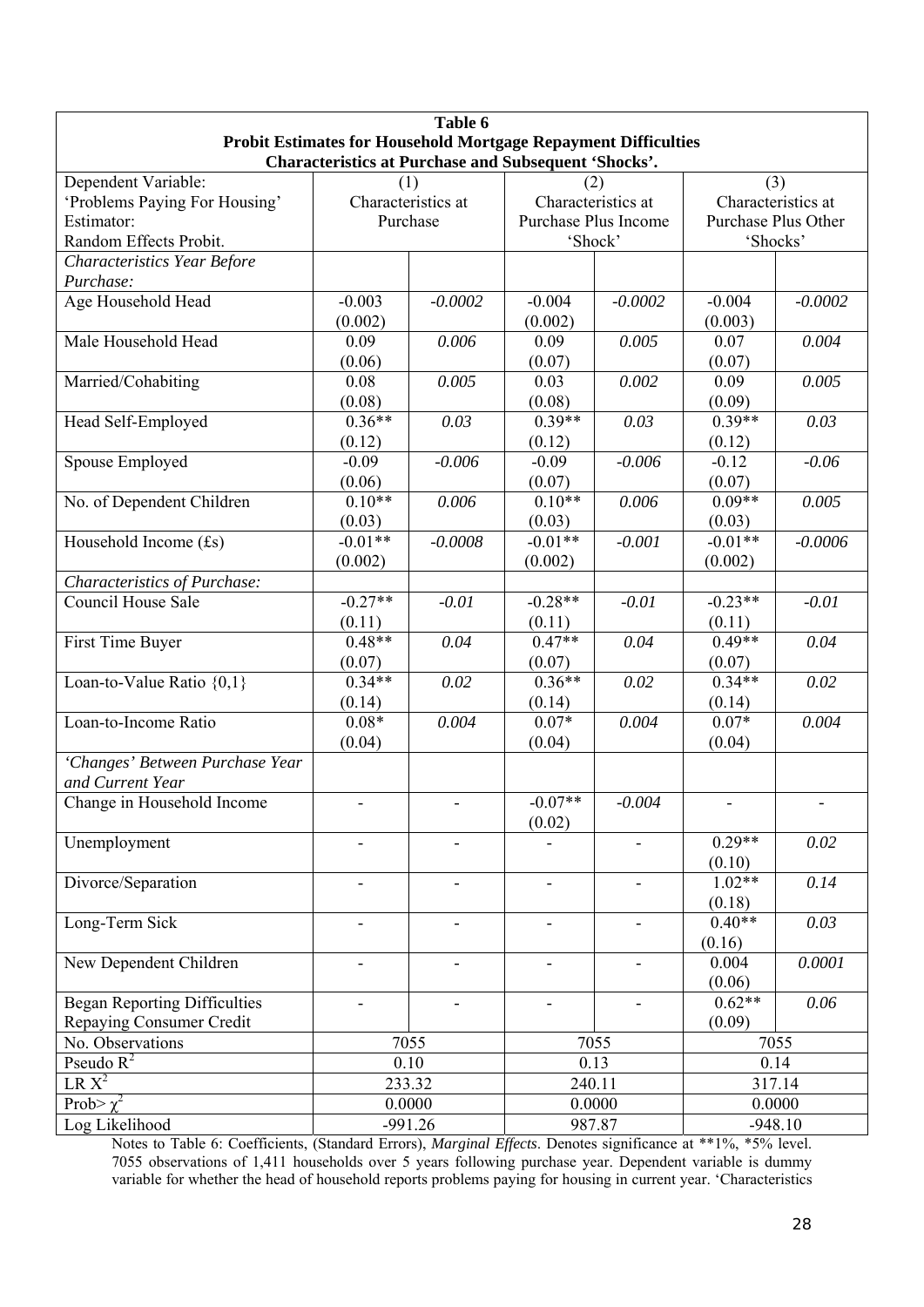Year Before Purchase' are recorded in wave prior to wave in which purchase is reported. Probit estimates also include a dummy variable for whether the head of household is a member of an ethnic minority, dummy variables for educational qualifications of household head (hnd, o-levels or equivalent, a-levels and degree), dummy variables for labour market status of household head (employed, unemployed) and time dummies for year of purchase.

| <b>Table 7</b><br><b>First-Stage Estimation Results For</b><br><b>Unemployment Risk, Separation Risk and Health Risk Proxy Measures</b><br><b>P-Values for F-tests of Probit Coefficient Values = 0</b> |        |                               |        |                                        |        |
|---------------------------------------------------------------------------------------------------------------------------------------------------------------------------------------------------------|--------|-------------------------------|--------|----------------------------------------|--------|
| Becoming Unemployed                                                                                                                                                                                     |        | Becoming Divorced / Separated |        | Becoming Long-Term Sick                |        |
| Industry                                                                                                                                                                                                | 0.0000 | Married                       | 0.0116 | No. Existing Health<br>Conditions      | 0.0000 |
| Region                                                                                                                                                                                                  | 0.0300 | Age Youngest Child            | 0.0000 | No. Times Visited<br>GP, Previous Year | 0.0240 |
| New Job                                                                                                                                                                                                 | 0.0015 | Years in Relationship         | 0.0000 |                                        |        |
| Mean $Pr(y^*)$                                                                                                                                                                                          | 0.012  | Mean $Pr(y^*)$                | 0.010  | Mean $Pr(y^*)$                         | 0.021  |
| Std. Dev. $Pr(y^*)$                                                                                                                                                                                     | 0.061  | St. Dev. $Pr(y^*)$            | 0.07   | St. Dev. $Pr(y^*)$                     | 0.012  |
| N. Observations                                                                                                                                                                                         | 52186  |                               | 45438  |                                        | 52186  |

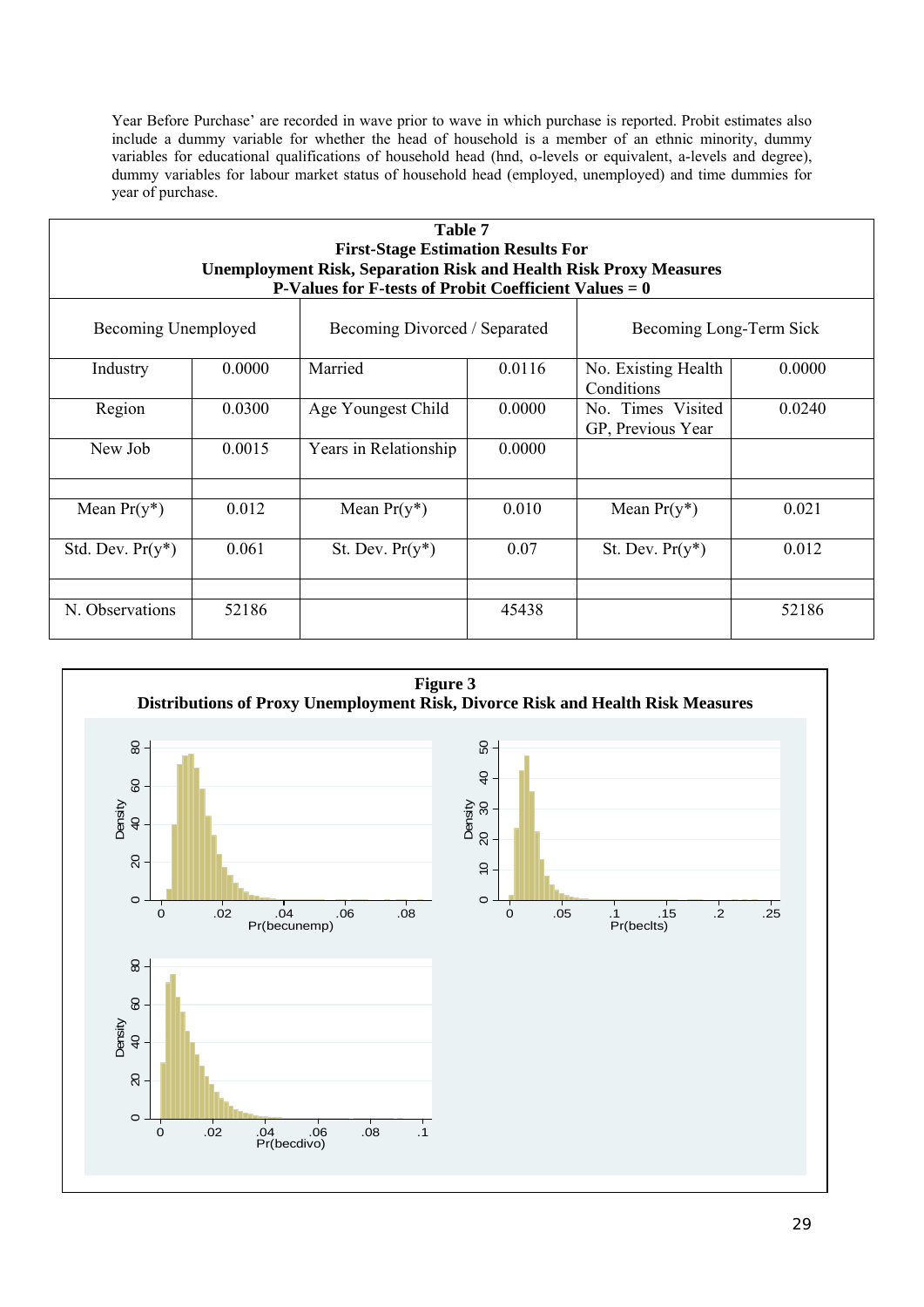| <b>Table 8</b>                                                               |            |              |           |                      |  |
|------------------------------------------------------------------------------|------------|--------------|-----------|----------------------|--|
| Probit Estimates for Household Mortgage Repayment Difficulties Based On      |            |              |           |                      |  |
| <b>Characteristics and Risk Proxy Measures at Year Before House Purchase</b> |            |              |           |                      |  |
| Dependent Variable:                                                          | (2)<br>(1) |              |           |                      |  |
| 'Problems Paying For Housing'                                                |            | Whole Sample |           | Co-Habiting Heads of |  |
| Estimator:                                                                   |            |              |           | Household Only       |  |
| Random Effects Probit (2 <sup>nd</sup> Stage)                                |            |              |           |                      |  |
| Characteristics Year Before                                                  |            |              |           |                      |  |
| Purchase:                                                                    |            |              |           |                      |  |
| Age Household Head                                                           | $-0.003$   | $-0.0002$    | $-0.004$  | $-0.0003$            |  |
|                                                                              | (0.002)    |              | (0.003)   |                      |  |
| Male Household Head                                                          | 0.112      | 0.007        | 0.111     | 0.009                |  |
|                                                                              | (0.07)     |              | (0.07)    |                      |  |
| Married/Cohabiting                                                           | 0.09       | 0.006        | 0.08      | 0.005                |  |
|                                                                              | (0.08)     |              | (0.08)    |                      |  |
| Head Self-Employed                                                           | 0.23       | 0.016        | 0.23      | 0.016                |  |
|                                                                              | (0.14)     |              | (0.14)    |                      |  |
| Spouse Employed                                                              | $-0.10$    | $-0.006$     | $-0.13$   | $-0.007$             |  |
|                                                                              | (0.07)     |              | (0.06)    |                      |  |
| No. of Dependent Children                                                    | $0.09**$   | 0.006        | $0.12**$  | 0.007                |  |
|                                                                              | (0.03)     |              | (0.03)    |                      |  |
| Household Income (£s)                                                        | $-0.01**$  | $-0.0006$    | $-0.01$   | $-0.0006$            |  |
|                                                                              | (0.0002)   |              | (0.002)   |                      |  |
| Characteristics of Purchase:                                                 |            |              |           |                      |  |
| <b>Council House Sale</b>                                                    | $-0.27**$  | $-0.013$     | $-0.29**$ | $-0.014$             |  |
|                                                                              | (0.11)     |              | (0.11)    |                      |  |
| First Time Buyer                                                             | $0.45**$   | 0.035        | $0.47**$  | 0.036                |  |
|                                                                              | (0.07)     |              | (0.07)    |                      |  |
| Loan-to-Value Ratio {0,1}                                                    | $0.29*$    | 0.017        | $0.28**$  | 0.016                |  |
|                                                                              | (0.14)     |              | (0.14)    |                      |  |
| Loan-to-Income Ratio                                                         | $0.07*$    | 0.004        | $0.07*$   | 0.004                |  |
|                                                                              | (0.04)     |              | (0.04)    |                      |  |
| Risk Proxies Estimated at Year                                               |            |              |           |                      |  |
| <b>Before Purchase</b>                                                       |            |              |           |                      |  |
| <b>Unemployment Risk</b>                                                     | $8.26**$   | 0.498        | 8.28**    | 0.510                |  |
|                                                                              | (2.71)     |              | (2.89)    |                      |  |
| Long-Term Sick Risk                                                          | $4.17**$   | 0.252        | $4.31**$  | 0.261                |  |
|                                                                              | (1.58)     |              | (1.70)    |                      |  |
| <b>Separation Risk</b>                                                       |            |              | $10.18**$ | 0.614                |  |
|                                                                              |            |              | (3.28)    |                      |  |
| No. Observations                                                             |            | 7055         |           | 6066                 |  |
| Pseudo $R^2$                                                                 |            | 0.11         |           | 0.12                 |  |
| $LR X^2$                                                                     |            | 252.66       |           | 255.65               |  |
| Prob> $\chi^2$                                                               |            | 0.0000       |           | 0.0000               |  |
| Log Likelihood                                                               | $-981.59$  |              | $-980.10$ |                      |  |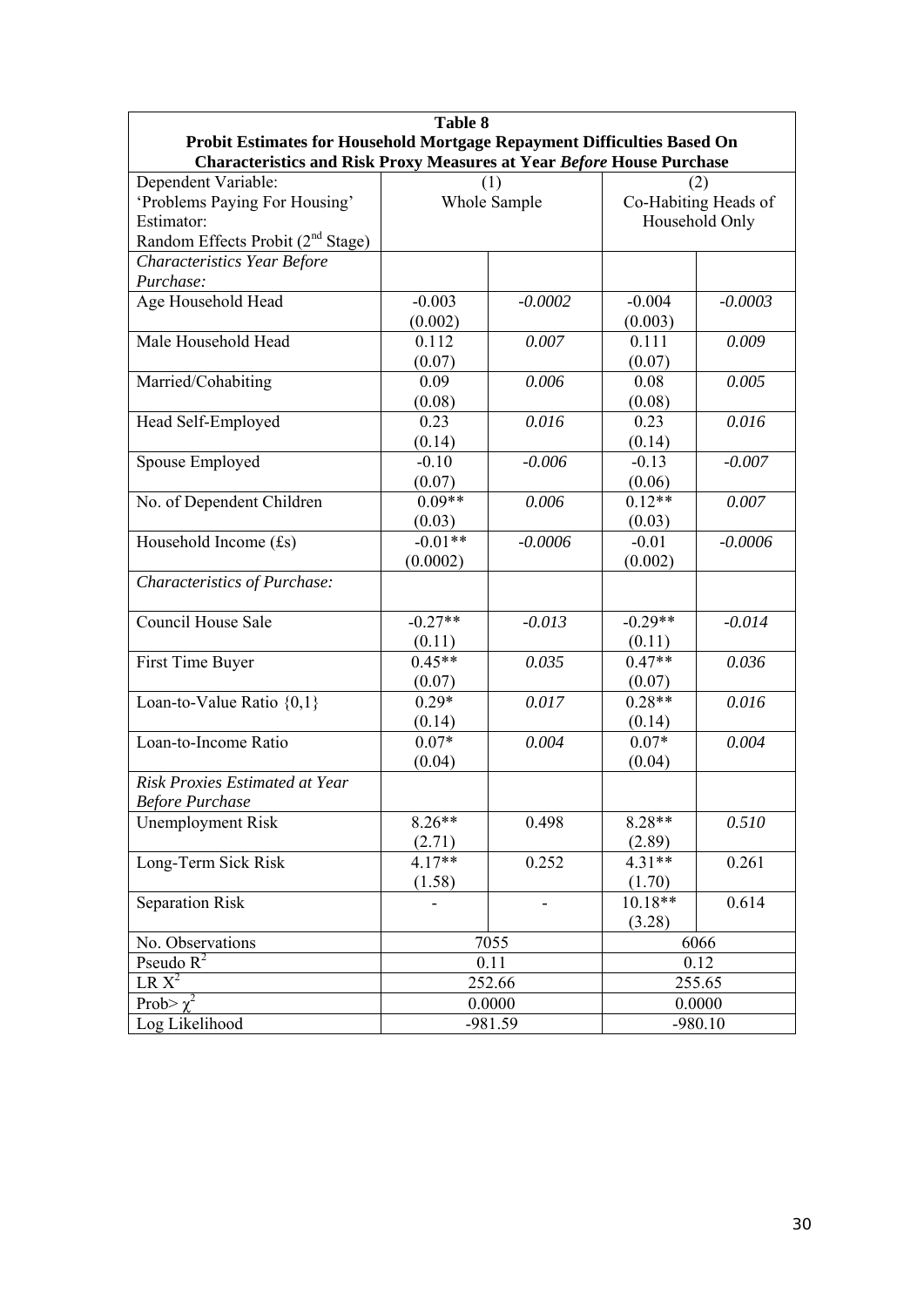# Working Paper List 2008

| <b>Number</b> | <b>Author</b>                                                   | <b>Title</b>                                                                                                                |
|---------------|-----------------------------------------------------------------|-----------------------------------------------------------------------------------------------------------------------------|
| 08/10         | Marta Aloi, Manuel Leite-<br>Monteiro and Teresa Lloyd-Braga    | Unionized Labor Markets and Globalized Capital Markets                                                                      |
| 08/09         | Simona Mateut, Spiros Bougheas<br>and Paul Mizen                | Corporate trade credit and inventories: New evidence of a<br>tradeoff from accounts payable and receivable                  |
| 08/08         | Christos Koulovatianos, Leonard<br>J. Mirman and Marc Santugini | <b>Optimal Growth and Uncertainty: Learning</b>                                                                             |
| 08/07         | Christos Koulovatianos, Carsten<br>Schröder and Ulrich Schmidt  | Nonmarket Household Time and the Cost of Children                                                                           |
| 08/06         | Christiane Baumeister, Eveline<br>Durinck and Gert Peersman     | <b>Liquidity, Inflation and Asset Prices in a Time-Varying</b><br><b>Framework for the Euro Area</b>                        |
| 08/05         | Sophia Mueller-Spahn                                            | The Pass Through From Market Interest Rates to Retail Bank<br><b>Rates in Germany</b>                                       |
| 08/04         | Maria Garcia-Vega and<br>Alessandra Guariglia                   | <b>Volatility, Financial Constraints and Trade</b>                                                                          |
| 08/03         | Richard Disney and John<br>Gathergood                           | <b>Housing Wealth, Liquidity Constraints and Self-Employment</b>                                                            |
| 08/02         | Paul Mizen and Serafeim Tsoukas                                 | What Effect has Bond Market Development in Asia had on the<br><b>Issue of Corporate Bonds</b>                               |
| 08/01         | Paul Mizen and Serafeim Tsoukas                                 | Modelling the Persistence of Credit Ratings When Firms Face<br><b>Financial Constraints, Recessions and Credit Crunches</b> |

### Working Paper List 2007

| <b>Number</b> | <b>Author</b>                                          | <b>Title</b>                                                                                                                |
|---------------|--------------------------------------------------------|-----------------------------------------------------------------------------------------------------------------------------|
| 07/11         | Rob Carpenter and Alessandra<br>Guariglia              | Investment Behaviour, Observable Expectations, and Internal<br>Funds: a comments on Cummins et al, AER (2006)               |
| 07/10         | John Tsoukalas                                         | The Cyclical Dynamics of Investment: The Role of Financing<br>and Irreversibility Constraints                               |
| 07/09         | Spiros Bougheas, Paul Mizen and<br>Cihan Yalcin        | An Open Economy Model of the Credit Channel Applied to<br><b>Four Asian Economies</b>                                       |
| 07/08         | Paul Mizen & Kevin Lee                                 | <b>Household Credit and Probability Forecasts of Financial</b><br>Distress in the United Kingdom                            |
| 07/07         | Tae-Hwan Kim, Paul Mizen & Alan<br>Thanaset            | <b>Predicting Directional Changes in Interest Rates: Gains from</b><br><b>Using Information from Monetary Indicators</b>    |
| 07/06         | Tae-Hwan Kim, and Paul Mizen                           | <b>Estimating Monetary Reaction Functions at Near Zero Interest</b><br>Rates: An Example Using Japanese Data                |
| 07/05         | Paul Mizen, Tae-Hwan Kim and<br>Alan Thanaset          | <b>Evaluating the Taylor Principle Over the Distribution of the</b><br>Interest Rate: Evidence from the US, UK & Japan      |
| 07/04         | Tae-Hwan Kim, Paul Mizen and<br>Alan Thanaset          | <b>Forecasting Changes in UK Interest rates</b>                                                                             |
| 07/03         | Alessandra Guariglia                                   | Internal Financial Constraints, External Financial Constraints,<br>and Investment Choice: Evidence From a Panel of UK Firms |
| 07/02         | <b>Richard Disney</b>                                  | Household Saving Rates and the Design of Public Pension<br><b>Programmes: Cross-Country Evidence</b>                        |
| 07/01         | Richard Disney, Carl Emmerson<br>and Matthew Wakefield | Public Provision and Retirement Saving: Lessons from the U.K.                                                               |